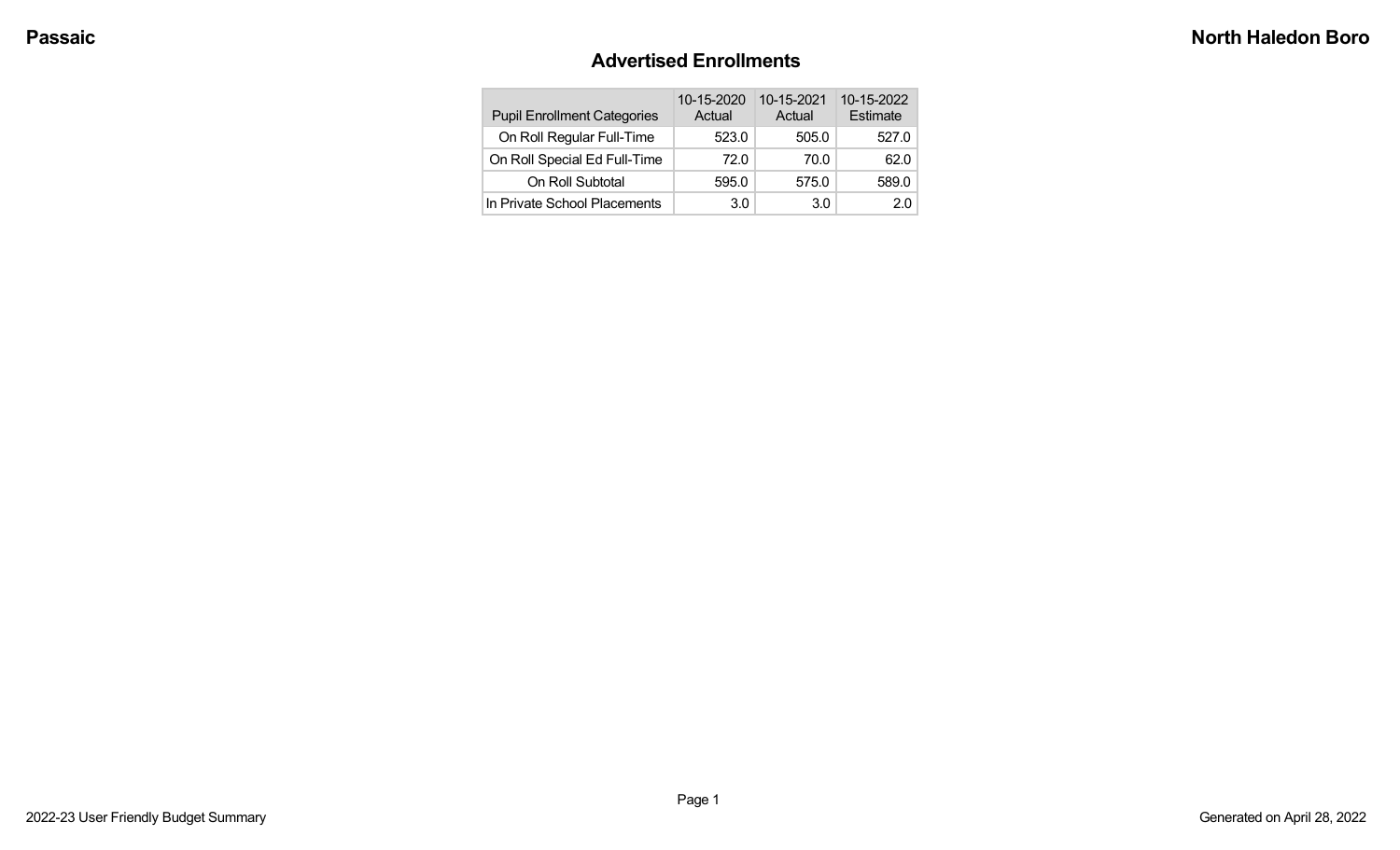#### **Advertised Revenues**

| <b>Budget Category</b>                             | Description                                                    | Account      | 2020-21<br>Actual | 2021-22<br>Revised | 2022-23<br>Proposed |
|----------------------------------------------------|----------------------------------------------------------------|--------------|-------------------|--------------------|---------------------|
|                                                    | Local Tax Levy                                                 | 10-1210      | 9,804,733         | 10,000,828         | 10,200,845          |
|                                                    | Rents and Royalties                                            | 10-1910      | 0                 | 6,000              | 6,000               |
|                                                    | <b>Unrestricted Miscellaneous Revenues</b>                     | 10-1XXX      | $\mathbf{0}$      | 3,100              | 3,100               |
| <b>General Fund Revenues from Local Sources</b>    | Interest Earned on Maintenance Reserve                         | 10-1XXX      | 5,839             | 500                | 200                 |
|                                                    | Interest Earned on Capital Reserve Funds                       | 10-1XXX      | 58                | 100                | 400                 |
|                                                    | <b>Other Restricted Miscellaneous Revenues</b>                 | 10-1XXX      | 32,947            | $\Omega$           | $\Omega$            |
|                                                    | <b>Total Revenues from Local Sources</b>                       |              | 9,843,577         | 10,010,528         | 10,210,545          |
|                                                    | <b>Categorical Transportation Aid</b>                          | 10-3121      | 85,420            | 85,420             | 85,420              |
|                                                    | <b>Extraordinary Aid</b>                                       | 10-3131      | 151,704           | 55,000             | 55,000              |
| <b>General Fund Revenues from State Sources</b>    | <b>Categorical Special Education Aid</b>                       | 10-3132      | 394,902           | 466,438            | 539,760             |
|                                                    | <b>Categorical Security Aid</b>                                | 10-3177      | 23,855            | 23,855             | 23,855              |
|                                                    | <b>Other State Aids</b>                                        | 10-3XXX      | 64,137            | $\mathbf 0$        | $\Omega$            |
|                                                    | <b>Total Revenues from State Sources</b>                       |              | 720,018           | 630,713            | 704,035             |
|                                                    | <b>Budgeted Fund Balance-Operating Budget</b>                  | 10-303       | $\Omega$          | 292,177            | 114,747             |
| <b>General Fund Revenues from Other Sources</b>    | <b>Adjustment for Prior Year Encumbrances</b>                  |              | $\Omega$          | 54,126             | $\mathbf{0}$        |
|                                                    | Actual Revenues (Over)/Under Expenditures                      |              | $-374,242$        | $\mathbf 0$        | $\Omega$            |
| <b>General Fund Revenues</b>                       | <b>Total Operating Budget</b>                                  |              | 10,189,353        | 10,987,544         | 11,029,327          |
|                                                    | <b>Student Activity Fund Revenue</b>                           | 20-1760      | 7,344             | $\mathbf{0}$       | 10,000              |
| Special Revenue Fund Revenues from Local Sources   | Other Revenue from Local Sources                               | 20-1XXX      | $\mathbf{0}$      | 582                | $\Omega$            |
|                                                    | <b>Total Revenues from Local Sources</b>                       | 20-1XXX      | 7,344             | 582                | 10,000              |
|                                                    | SDA Emergent Needs and Capital Maintenance In School Districts | 20-3257      | $\mathbf{0}$      | 14,175             | $\Omega$            |
| Special Revenue Fund Revenues from State Sources   | <b>Total Revenues from State Sources</b>                       |              | $\Omega$          | 14,175             | $\Omega$            |
|                                                    | Title I                                                        | 20-4411-4416 | 107,902           | 107,568            | 90,000              |
|                                                    | Title II                                                       | 20-4451-4455 | 9,259             | 25,752             | 12,290              |
|                                                    | Title IV                                                       | 20-4471-4474 | 4,850             | 11,635             | 8,500               |
| Special Revenue Fund Revenues from Federal Sources | <b>ARP-IDEA Preschool</b>                                      | 20-4409      | $\mathbf{0}$      | 2,273              | $\mathbf 0$         |
|                                                    | <b>ARP-IDEA Basic</b>                                          | 20-4419      | $\Omega$          | 26,655             | $\Omega$            |
|                                                    | IDEA Part B (Handicapped)                                      | 20-4420-4429 | 144,096           | 143,490            | 123,163             |
|                                                    | <b>CARES Act Education Stabilization Fund</b>                  | 20-4530      | 4,068             | $\mathbf 0$        | $\mathbf 0$         |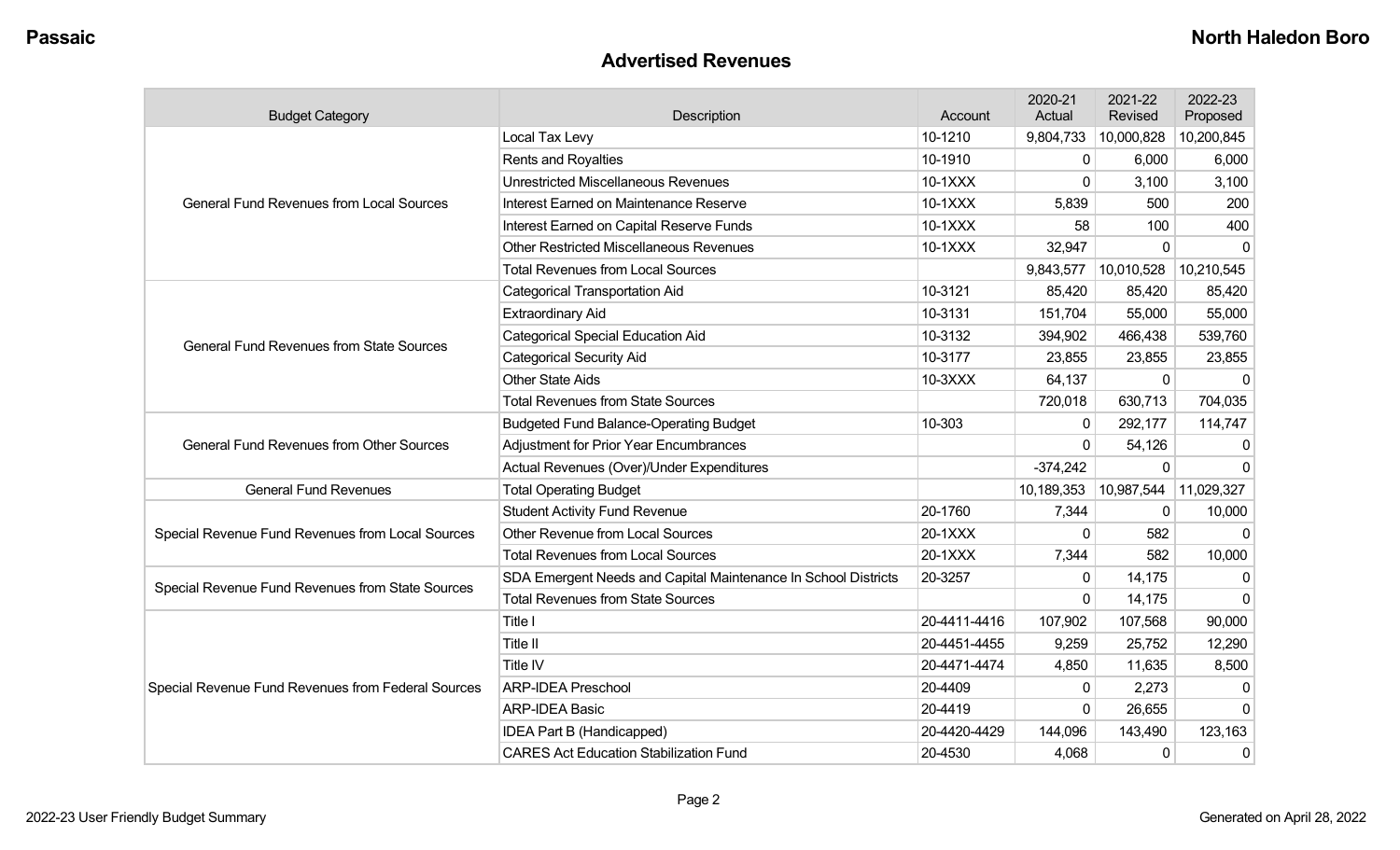#### **Advertised Revenues**

| <b>Budget Category</b>                             | Description                                    | Account | 2020-21<br>Actual | 2021-22<br>Revised | 2022-23<br>Proposed |
|----------------------------------------------------|------------------------------------------------|---------|-------------------|--------------------|---------------------|
|                                                    | Coronavirus Relief Fund (CRF)                  | 20-4532 | 26,480            | C                  | 0                   |
|                                                    | <b>CRRSA Act-ESSER II</b>                      | 20-4534 | 35,719            | 297,845            | 0                   |
| Special Revenue Fund Revenues from Federal Sources | <b>CRRSA Act-Learning Acceleration Grant</b>   | 20-4535 |                   | 25,000             | 0                   |
|                                                    | <b>CRRSA Act-Mental Health Grant</b>           | 20-4536 |                   | 45,000             | 0                   |
|                                                    | <b>Total Revenues from Federal Sources</b>     |         | 332,374           | 685,218            | 233,953             |
| Special Revenue Fund Revenues                      | <b>Total Grants and Entitlements</b>           |         | 338,588           | 699,975            | 243,953             |
| Debt Service Fund Revenues from Local Sources      | Local Tax Levy                                 | 40-1210 | 1,493,000         | 1,444,439          | 1,449,440           |
|                                                    | <b>Total Revenues from Local Sources</b>       |         | 1,493,000         | 1,444,439          | 1,449,440           |
| Debt Service Fund Revenues from Other Sources      | <b>Budgeted Fund Balance</b>                   | 40-303  | 0                 | 50,161             | 50,160              |
|                                                    | <b>Total Local Repayment of Debt</b>           |         | 1,493,000         | 1,494,600          | 1,499,600           |
| Debt Service Fund Revenues                         | <b>Total Repayment of Debt</b>                 |         | 1,493,000         | 1,494,600          | 1,499,600           |
| All Fund Revenues                                  | <b>Total Revenues/Sources</b>                  |         | 12,020,941        | 13,182,119         | 12,772,880          |
| <b>Revenues Net of Transfers</b>                   | <b>Total Revenues/Sources Net of Transfers</b> |         | 12,020,941        | 13,182,119         | 12,772,880          |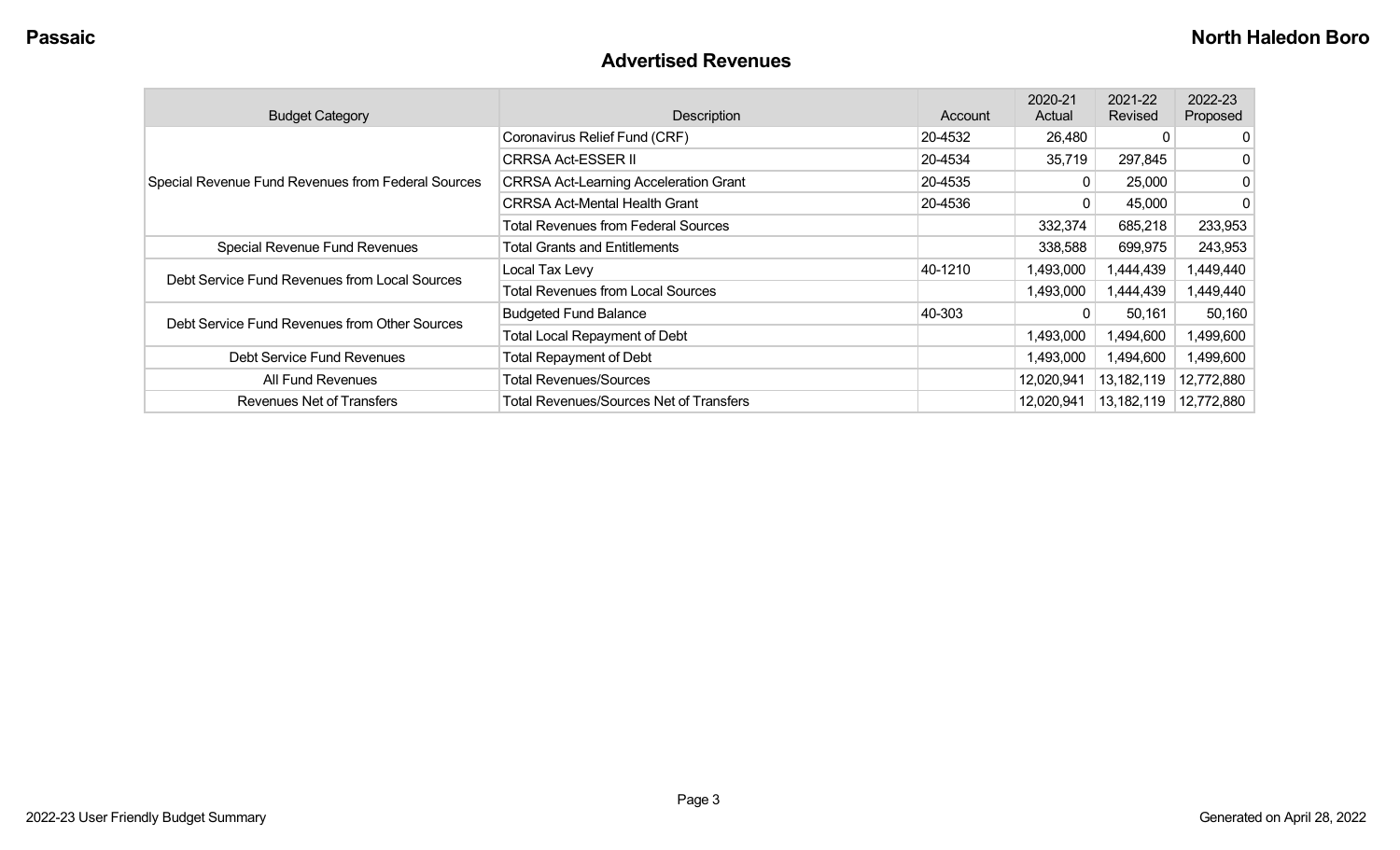## **Advertised Appropriations**

| <b>Budget Category</b>                               | Description                                                                        | Account        | 2020-21<br>Actual | 2021-22<br>Revised | 2022-23<br>Proposed |
|------------------------------------------------------|------------------------------------------------------------------------------------|----------------|-------------------|--------------------|---------------------|
|                                                      | <b>Regular Programs-Instruction</b>                                                | 11-1XX-100-XXX | 3,193,402         | 3,478,853          | 3,465,618           |
|                                                      | <b>Special Education-Instruction</b>                                               | 11-2XX-100-XXX | 1,201,264         | 1,148,350          | 1,276,311           |
| General Fund Current Expenses for Instruction        | <b>Basic Skills/Remedial-Instruction</b>                                           | 11-230-100-XXX | 99,813            | 115,303            | 104,990             |
|                                                      | <b>Bilingual Education-Instruction</b>                                             | 11-240-100-XXX | 11,812            | 13,819             | 68,100              |
|                                                      | School-Sponsored Cocurricular or Extracurricular Activities-Instruction            | 11-401-100-XXX | 15,160            | 28,950             | 24,750              |
|                                                      | Undistributed Expenditures-Instruction (Tuition)                                   | 11-000-100-XXX | 249,839           | 188,886            | 45,289              |
|                                                      | Undistributed Expenditures-Attendance and Social Work                              | 11-000-211-XXX | 4,225             | 4,330              | 4,441               |
|                                                      | Undistributed Expenditures-Health Services                                         | 11-000-213-XXX | 158,655           | 161,857            | 163,548             |
|                                                      | Undistributed Expenditures-Speech, OT, PT and Related Services                     | 11-000-216-XXX | 374,230           | 472,161            | 508,818             |
|                                                      | Undistributed Expenditures-Other Support Services, Students-Extraordinary Services | 11-000-217-XXX | 34,432            | 103,865            | 99,687              |
|                                                      | Undistributed Expenditures-Guidance                                                | 11-000-218-XXX | 109,646           | 135,990            | 141,376             |
|                                                      | Undistributed Expenditures-Child Study Teams                                       | 11-000-219-XXX | 317,789           | 353,021            | 359,949             |
|                                                      | Undistributed Expenditures-Improvement of Instruction Services                     | 11-000-221-XXX | 61,721            | 76,441             | 74,341              |
| General Fund Current Expenses for Support Services   | Undistributed Expenditures-Education Media Services/Library                        | 11-000-222-XXX | 64,955            | 67,660             | 70,079              |
|                                                      | Undistributed Expenditures-Instructional Staff Training Services                   | 11-000-223-XXX | 1,000             | 1,000              | 1,000               |
|                                                      | Undistributed Expenditures-Support Services-General Administration                 | 11-000-230-XXX | 322,914           | 333,940            | 327,491             |
|                                                      | Undistributed Expenditures-Support Services-School Administration                  | 11-000-240-XXX | 323,386           | 351,600            | 349,931             |
|                                                      | <b>Undistributed Expenditures-Central Services</b>                                 | 11-000-251-XXX | 348,905           | 289,566            | 300,061             |
|                                                      | Undistributed Expenditures-Administrative InformationTechnology                    | 11-000-252-XXX | 120,000           | 134,500            | 151,000             |
|                                                      | Undistributed Expenditures-Operation and Maintenance of Plant Services             | 11-000-26X-XXX | 1,115,414         | ,333,072           | 1,272,132           |
|                                                      | Undistributed Expenditures-Student Transportation Services                         | 11-000-270-XXX | 165,074           | 272,421            | 242,050             |
|                                                      | Personal Services-Employee Benefits                                                | 11-XXX-XXX-2XX | 1,620,629         | 1,716,353          | 1,818,195           |
|                                                      | <b>Total Undistributed Expenditures</b>                                            |                | 5,392,814         | 5,996,663          | 5,929,388           |
| General Fund Current Expenses for Increased Reserves | Interest Earned on Maintenance Reserve                                             | 10-606         | $\Omega$          | 500                | 200                 |
| <b>General Fund Current Expenses</b>                 | <b>Total General Current Expense</b>                                               |                | 9,914,265         | 10,782,438         | 10,869,357          |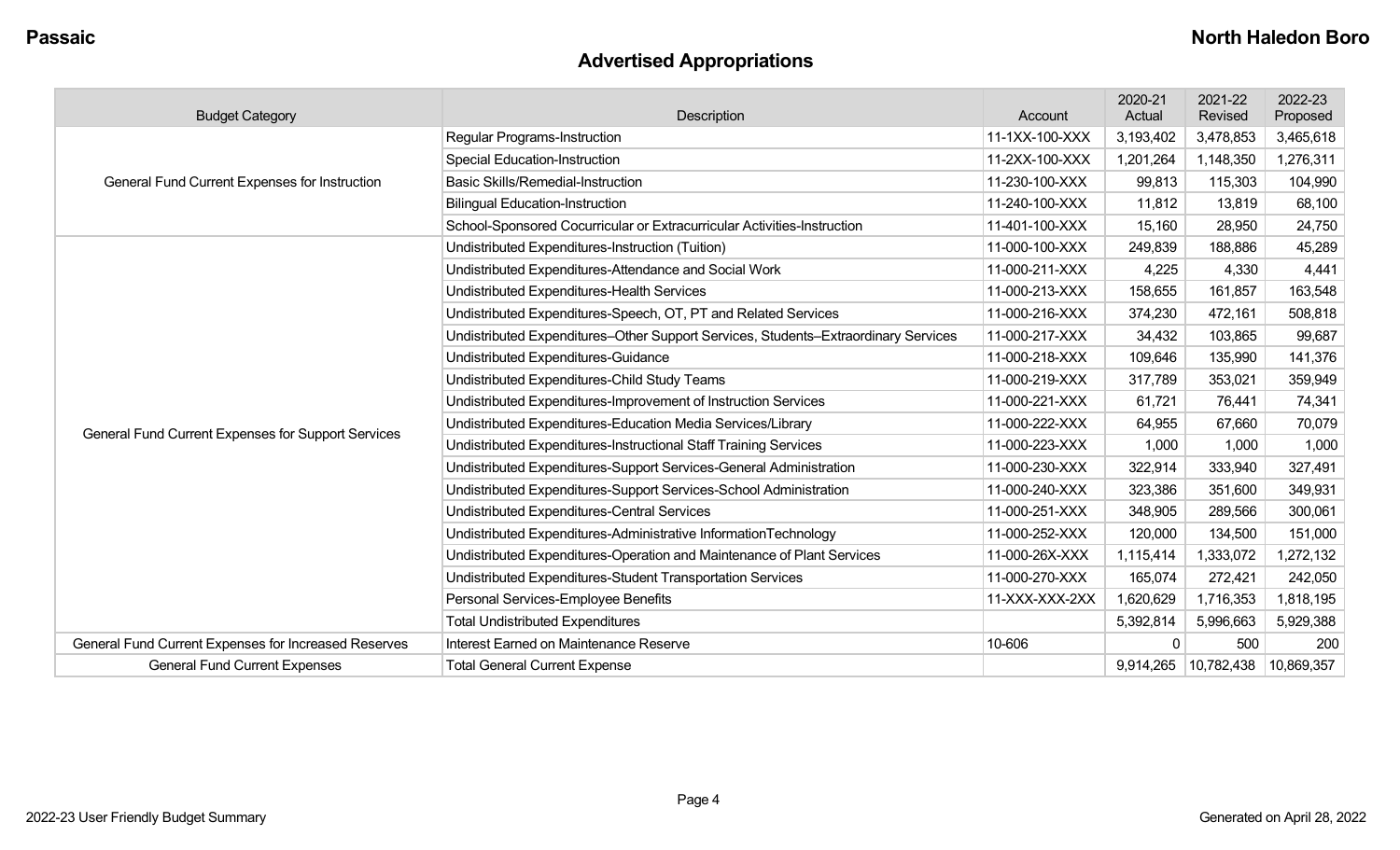## **Advertised Appropriations**

| <b>Budget Category</b>                                    | Description                                                    | Account        | 2020-21<br>Actual | 2021-22<br>Revised | 2022-23<br>Proposed |
|-----------------------------------------------------------|----------------------------------------------------------------|----------------|-------------------|--------------------|---------------------|
|                                                           | Equipment                                                      | 12-XXX-XXX-730 | 98,164            | 43,864             | 17,208              |
|                                                           | <b>Facilities Acquisition and Construction Services</b>        | 12-000-400-XXX | 176,924           | 161,142            | 94,676              |
| <b>Capital Outlay</b>                                     | Interest Deposit to Capital Reserve                            | 10-604         | $\Omega$          | 100                | 400                 |
|                                                           | <b>Total Capital Outlay</b>                                    |                | 275,088           | 205,106            | 112,284             |
| General Fund Expenses and Transfers                       | <b>Transfer of Funds to Charter Schools</b>                    | 10-000-100-56X | $\Omega$          | $\Omega$           | 47,686              |
|                                                           | <b>General Fund Grand Total</b>                                |                | 10,189,353        | 10,987,544         | 11,029,327          |
| Special Revenue Fund Expenses for Grants and Entitlements | <b>Local Projects</b>                                          | 20-XXX-XXX-XXX | 0                 | 582                | 0                   |
| Special Revenue Fund Expenses for Other State Projects    | SDA Emergent Needs and Capital Maintenance In School Districts | 20-492-XXX-XXX | 0                 | 14,175             | 0                   |
| Special Revenue Fund Expenses for State Projects          | <b>Total State Projects</b>                                    | 20-XXX-XXX-XXX | $\mathbf{0}$      | 14,175             | $\mathbf 0$         |
|                                                           | Title I                                                        | 20-XXX-XXX-XXX | 107,902           | 107,568            | 90,000              |
|                                                           | Title II                                                       | 20-XXX-XXX-XXX | 9,259             | 25,752             | 12,290              |
|                                                           | Title IV                                                       | 20-XXX-XXX-XXX | 4,850             | 11,635             | 8,500               |
|                                                           | IDEA Part B (Handicapped)                                      | 20-XXX-XXX-XXX | 144,096           | 143,490            | 123,163             |
|                                                           | <b>ARP-IDEA Basic Grant Program</b>                            | 20-223-xxx-xxx | $\Omega$          | 26,655             | 0                   |
|                                                           | <b>ARP-IDEA Preschool Grant Program</b>                        | 20-224-XXX-XXX | $\Omega$          | 2,273              | $\mathbf 0$         |
| Special Revenue Fund Expenses for Federal Projects        | <b>CARES Act Education Stabilization Fund</b>                  | 20-477-XXX-XXX | 4,068             | $\Omega$           | $\mathbf 0$         |
|                                                           | Coronavirus Relief Fund (CRF) Grant Program                    | 20-479-XXX-XXX | 26,480            | $\Omega$           | $\mathbf 0$         |
|                                                           | CRRSA Act-ESSER II Grant Program                               | 20-483-xxx-xxx | 35,719            | 297,845            | $\mathbf 0$         |
|                                                           | <b>CRRSA Act-Learning Acceleration Grant Program</b>           | 20-484-XXX-XXX | $\mathbf{0}$      | 25,000             | 0                   |
|                                                           | <b>CRRSA Act-Mental Health Grant Program</b>                   | 20-485-xxx-xxx | $\Omega$          | 45,000             | $\Omega$            |
|                                                           | <b>Total Federal Projects</b>                                  | 20-XXX-XXX-XXX | 332,374           | 685,218            | 233,953             |
| Special Revenue Fund Expenses                             | <b>Total Special Revenue Funds</b>                             |                | 338,588           | 699,975            | 243,953             |
|                                                           | <b>Total Regular Debt Service</b>                              | 40-701-510-XXX | 1,493,000         | 1,494,600          | 1,499,600           |
| Debt Service Fund Expenses                                | <b>Total Debt Service Funds</b>                                |                | 1,493,000         | 1,494,600          | 1,499,600           |
| All Fund Expenses                                         | <b>Total Expenditures/Appropriations</b>                       |                | 12,020,941        | 13,182,119         | 12,772,880          |
| <b>Expenses Net of Transfers</b>                          | <b>Total Expenditures Net of Transfers</b>                     |                | 12,020,941        | 13,182,119         | 12,772,880          |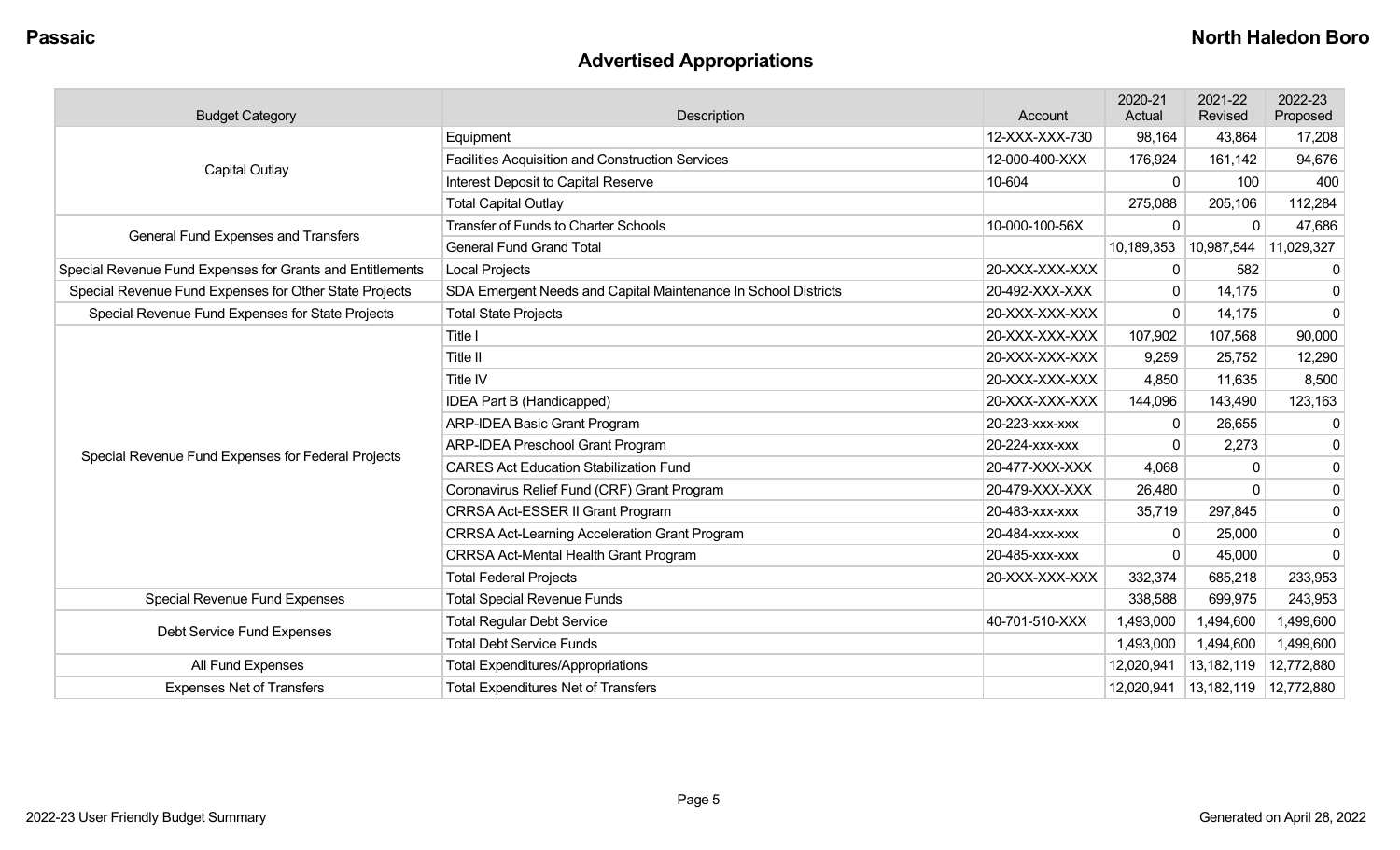## **Advertised Recapitulation of Balances**

| <b>Fund Balance Category</b>                   | <b>Budget Category</b>                                           | Audited<br><b>Balance</b><br>06/30/2020 | Audited<br><b>Balance</b><br>06/30/2021 | Estimated<br><b>Balance</b><br>06/30/2022 | Estimated<br><b>Balance</b><br>06/30/2023 |
|------------------------------------------------|------------------------------------------------------------------|-----------------------------------------|-----------------------------------------|-------------------------------------------|-------------------------------------------|
|                                                | <b>General Operating Budget</b>                                  | 306,750                                 | 535,308                                 | 433,864                                   | 433,864                                   |
| Unrestricted                                   | Repayment of Debt                                                | 0                                       | $\mathbf{0}$                            | 50,160                                    |                                           |
|                                                | Capital Reserve                                                  | 11,708                                  | 211,708                                 | 211,808                                   | 212,208                                   |
|                                                | <b>Adult Education Programs</b>                                  | 0                                       | 0                                       |                                           |                                           |
|                                                | Maintenance Reserve                                              | 165,000                                 | 165,000                                 | 165,500                                   | 165,700                                   |
|                                                | Legal Reserve                                                    | 447,394                                 | 406,924                                 | 114,747                                   |                                           |
| <b>Restricted for General Operating Budget</b> | <b>Unemployment Fund</b>                                         | 21,428                                  | 24,421                                  | 24,421                                    | 24,421                                    |
|                                                | <b>Tuition Reserve</b>                                           | 0                                       | 0                                       |                                           |                                           |
|                                                | <b>Current Expense Emergency Reserve</b>                         | 0                                       | $\Omega$                                | 0                                         |                                           |
|                                                | Impact Aid Reserve for General Expenses (Sections 8002 and 8003) | 0                                       | 0                                       | 0                                         | 0                                         |
|                                                | Impact Aid Reserve for Capital Expenses (Sections 8007 and 8008) | 0                                       | 0                                       | 0                                         |                                           |
|                                                | <b>Student Activity Fund</b>                                     | 87,030                                  | 88,160                                  | 88,160                                    | 88,160                                    |
| Restricted for Special Revenue Fund            | Scholarship Fund                                                 | 0                                       | $\Omega$                                | 0                                         |                                           |
| Restricted for Repayment of Debt               | Restricted for Repayment of Debt                                 | 0                                       | 0                                       | 0                                         | 0                                         |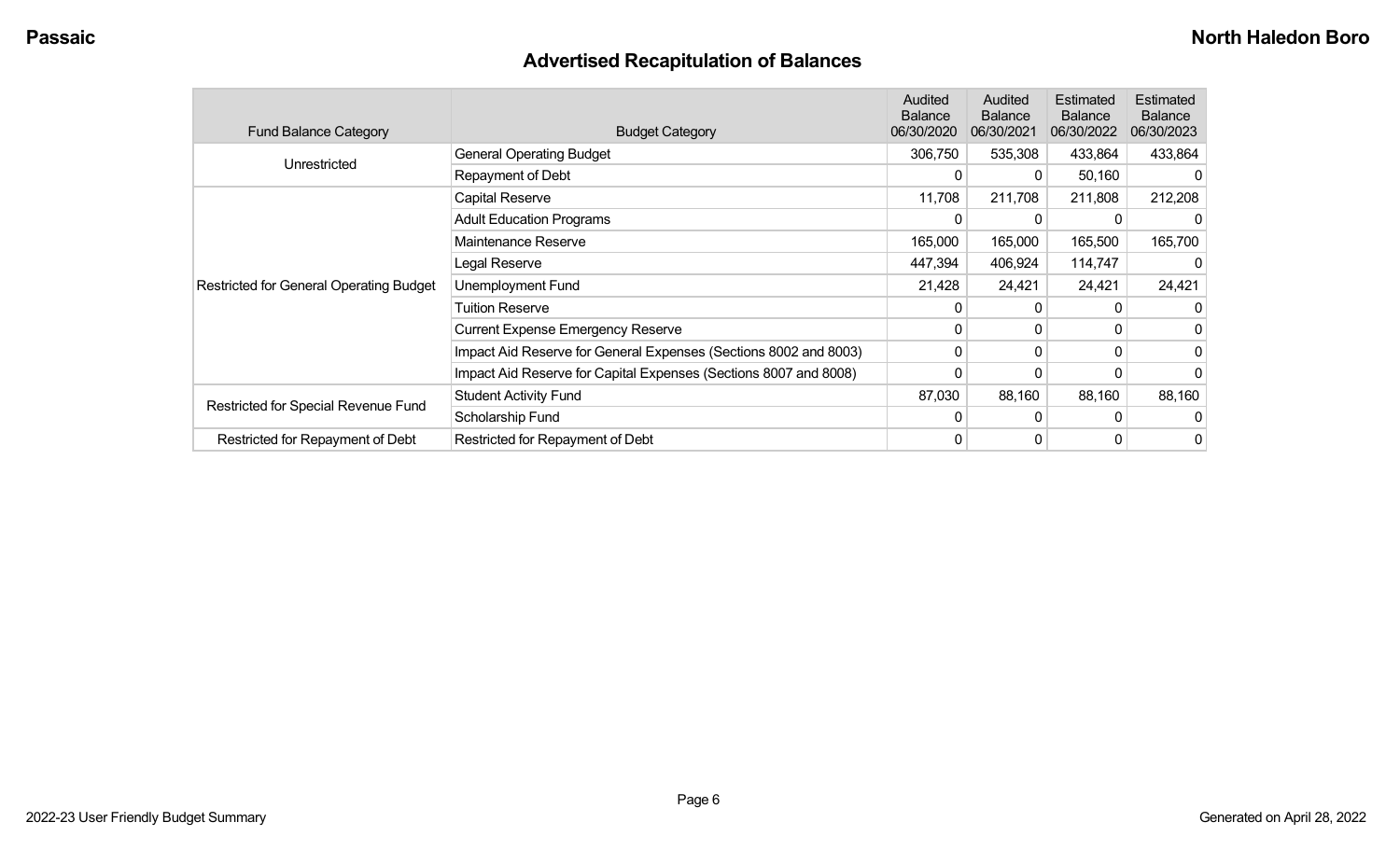#### **Advertised Per Pupil Cost Calculations**

| Per Pupil Cost Calculations                       | 2019-20<br><b>Actual Costs</b> | 2020-21<br><b>Actual Costs</b> | 2021-22<br><b>Original Budget</b> | 2021-22<br><b>Revised Budget</b> | 2022-23<br><b>Proposed Budget</b> |
|---------------------------------------------------|--------------------------------|--------------------------------|-----------------------------------|----------------------------------|-----------------------------------|
| <b>Total Budgetary Comparative Per Pupil Cost</b> | \$14,764                       | \$16,564                       | \$16,686                          | \$18,012                         | \$18,058                          |
| <b>Total Classroom Instruction</b>                | \$8,854                        | \$9,872                        | \$10,187                          | \$10,381                         | \$10,556                          |
| <b>Classroom-Salaries and Benefits</b>            | \$8,361                        | \$9,403                        | \$9,696                           | \$9,778                          | \$9,916                           |
| Classroom-General Supplies and Textbooks          | \$243                          | \$276                          | \$298                             | \$387                            | \$243                             |
| <b>Classroom-Purchased Services</b>               | \$249                          | \$193                          | \$194                             | \$216                            | \$396                             |
| <b>Total Support Services</b>                     | \$2,229                        | \$2,368                        | \$2,523                           | \$2,840                          | \$2,879                           |
| Support Services-Salaries and Benefits            | \$1,926                        | \$1,885                        | \$1,803                           | \$2,056                          | \$2,060                           |
| <b>Total Administrative Costs</b>                 | \$1,874                        | \$2,300                        | \$2,068                           | \$2,313                          | \$2,311                           |
| <b>Administration Salaries and Benefits</b>       | \$1,401                        | \$1,661                        | \$1,594                           | \$1,771                          | \$1,761                           |
| Total Operations and Maintenance of Plant         | \$1,774                        | \$1,990                        | \$1,850                           | \$2,399                          | \$2,249                           |
| Operations and Maintenance-Salaries and Benefits  | \$241                          | \$211                          | \$251                             | \$341                            | \$359                             |
| <b>Board Contribution to Food Services</b>        | \$0                            | \$0                            | \$0                               | \$0                              | \$0                               |
| <b>Total Extracurricular Costs</b>                | \$33                           | \$34                           | \$44                              | \$64                             | \$54                              |
| <b>Total Equipment Costs</b>                      | \$233                          | \$171                          | \$51                              | \$77                             | \$29                              |
| Legal Costs                                       | \$28                           | \$53                           | \$41                              | \$61                             | \$43                              |
| Employee Benefits as a percentage of salaries*    | 25.43%                         | 27.26%                         | 27.87%                            | 27.03%                           | 27.99%                            |

\*Does not include pension and social security paid by the State on-behalf of the district.

\*\*Federal and State funds in the blended resource school-based budgets.

The information presented in columns 1 through 3 as well as the related descriptions of the per pupil cost calculations are contained in the Taxpayers' Guide to Education Spending and can be found on the Department of Education's Internet website: http://www.state.nj.us/education/guide/. This publication is also available in the board office and public libraries. The same calculations were performed using the 2021-22 revised appropriations and the 2022-23 budgeted appropriations presented in this advertised budget. Total Budgetary Comparative Per Pupil Cost is defined as current expense exclusive of tuition expenditures, transportation, residential costs, and judgments against the school district. For all years it also includes the restricted entitlement aids. With the exception of Total Equipment Cost, each of the other per pupil cost calculations presented is a component of the total comparative per pupil cost, although all components are not shown.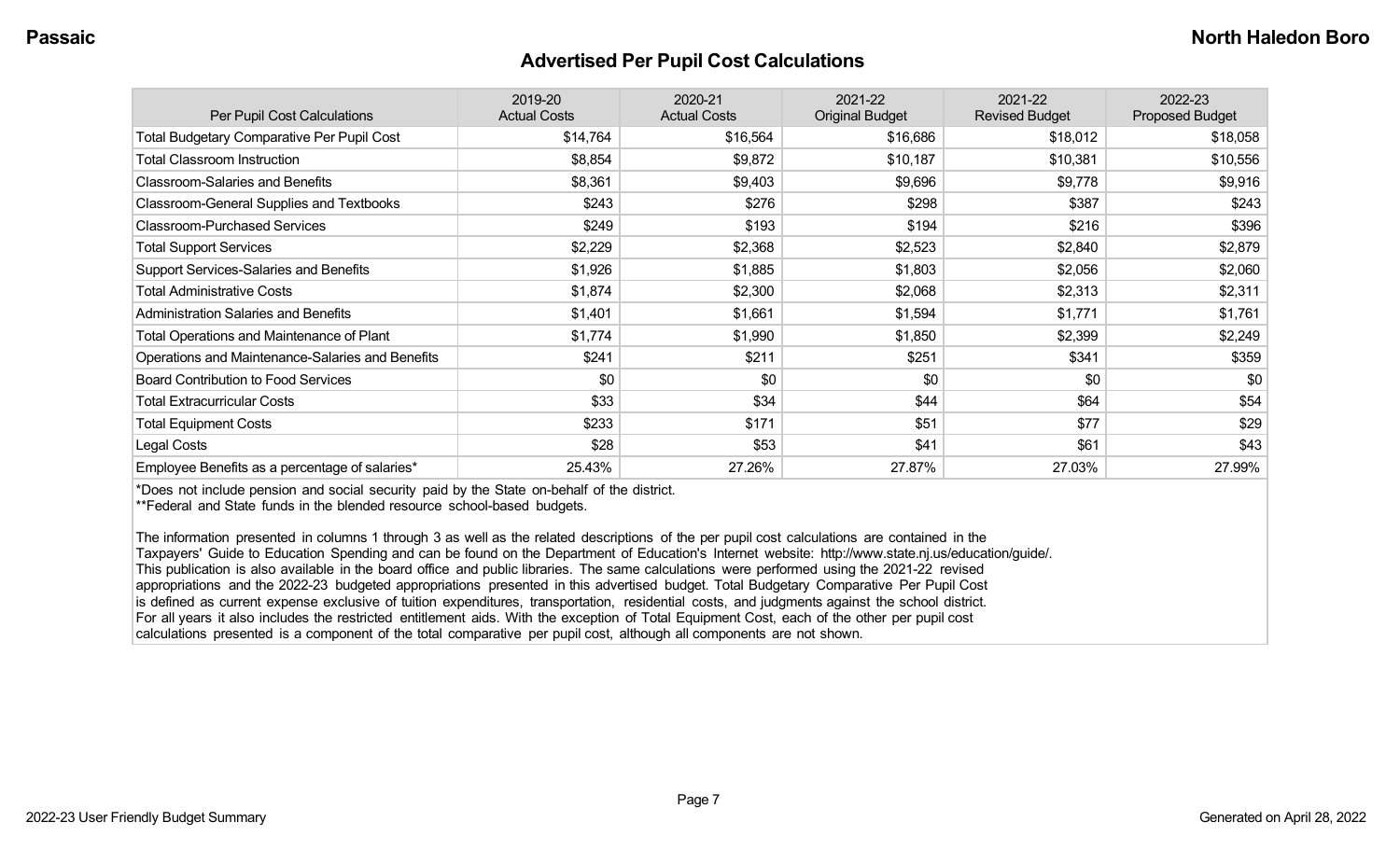# **Unusual Revenues and Appropriations**

| Line   |                              |         |                                                                                                                |
|--------|------------------------------|---------|----------------------------------------------------------------------------------------------------------------|
| Number | Source                       | Amount  | Explanation                                                                                                    |
| 260    | Rents and Royalties          | 6.000   | Leased space by before and afercare program                                                                    |
| 300    | Various misc revenues        | 3.100   | bank interest, prior year refunds, etc.                                                                        |
| 330    | Int on Maint Reserve         |         | 200 Budgeted int for maintenance reserve                                                                       |
| 340    | Int on Capital Maintenance   |         | 400 Budgeted int on Capital Reserve Balance                                                                    |
| 580    | <b>Budgeted Fund Balance</b> | 114.747 | Budgeted fund balance to be included in the 22/23 budget                                                       |
| 737    | student activity             | 10.000  | Per GASB 84 budgeted revenue for student activity account                                                      |
| 892    | <b>Bugeted fund balance</b>  |         | 50,160 Fund 30 remaining balance from 2006 referendum used to offset principal portion of debt service payment |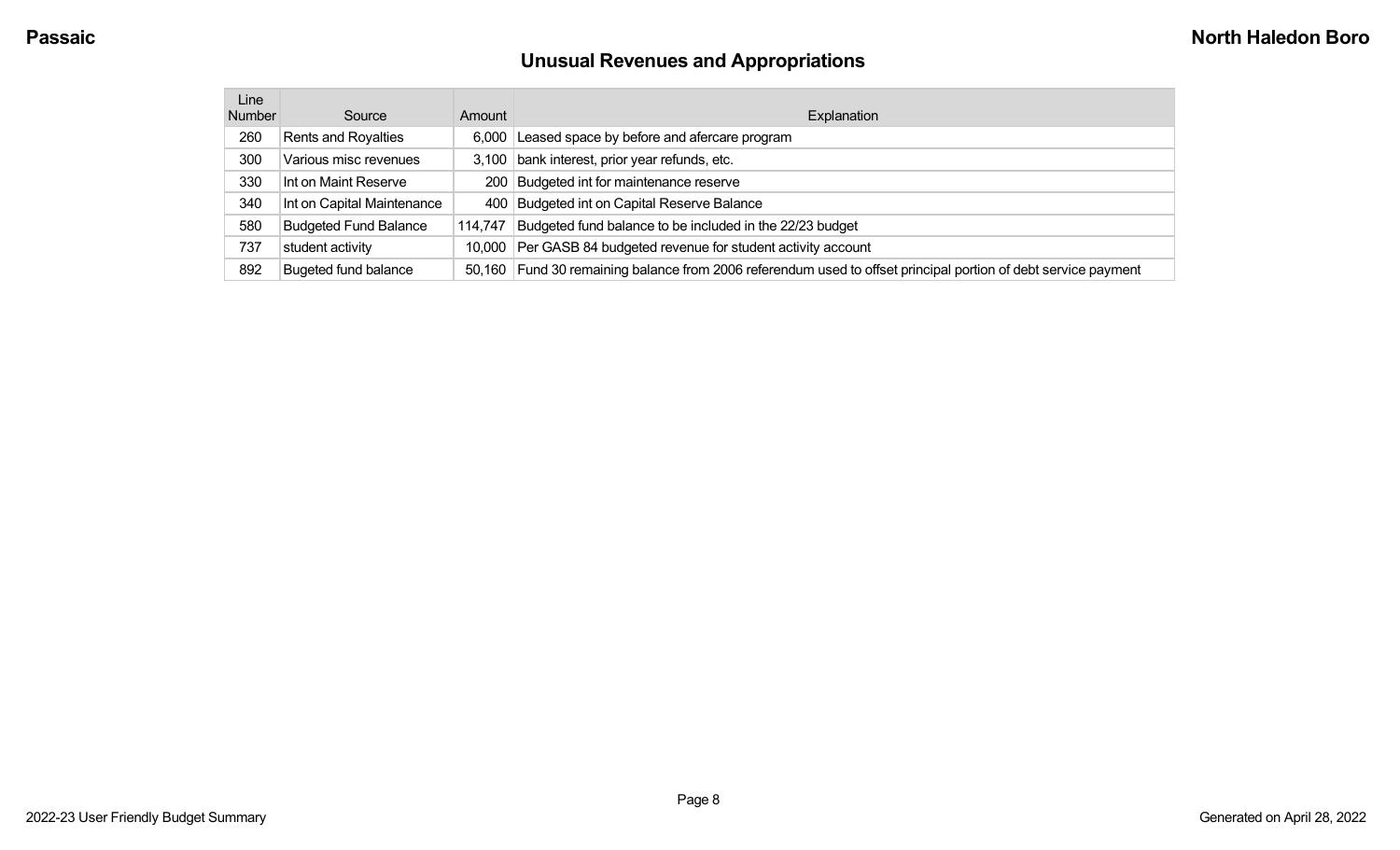|                                                |                                                                                                          | Amount<br>Saved |
|------------------------------------------------|----------------------------------------------------------------------------------------------------------|-----------------|
| <b>Shared Service Category Type</b>            | <b>Shared Service Category Description</b>                                                               | (Optional)      |
| <b>Custodial and Maintenance Services</b>      | SHARED SERVICE AGREEMENT WITH GLENROCK FOR CUSTODIAL SERVICES                                            |                 |
| <b>Food Services</b>                           | PRIVATE CONTRACT WITH MASCHIO'S                                                                          |                 |
| Insurance Coverages and Benefits               | MEMBER OF NJSIG                                                                                          | 0               |
| Municipal/Public Works                         | BOROUGH OF NORTH HALEDON: WASTE MANAGEMENT; SNOW PLOW & SALTING OF PARKING LOTS AND HMS LAWN MAINTENANCE | $\Omega$        |
| <b>Others</b>                                  | ACES PROGRAM FOR PUBLIC UTILITIES                                                                        | $\Omega$        |
| Purchasing                                     | ESCMC AS LEAD AGENCY FOR ED DATA SCHOOL SUPPLIES & CUSTODIAL SUPPLIES                                    | 0               |
|                                                | MRESC COOP PURCHASING                                                                                    | $\Omega$        |
| Recycling                                      | BOROUGH OF NORTH HALEDON                                                                                 |                 |
| Staffing - Other                               | SUBSTITUTE REGISTRY SERVICE WITH NRESC                                                                   |                 |
| <b>Technology Services</b>                     | NRESC PROVIDES IT STAFFING AND SUPPORT                                                                   |                 |
|                                                | ESCNJ BROADBAND AND VOICE 3 YR CONTRACT                                                                  |                 |
|                                                | OOD ROUTES THROUGH NRESC                                                                                 |                 |
| <b>Transportation Services, including Fuel</b> | MANCHESTER HS-AIL AND NON PUBLCI ROUTES                                                                  | 0               |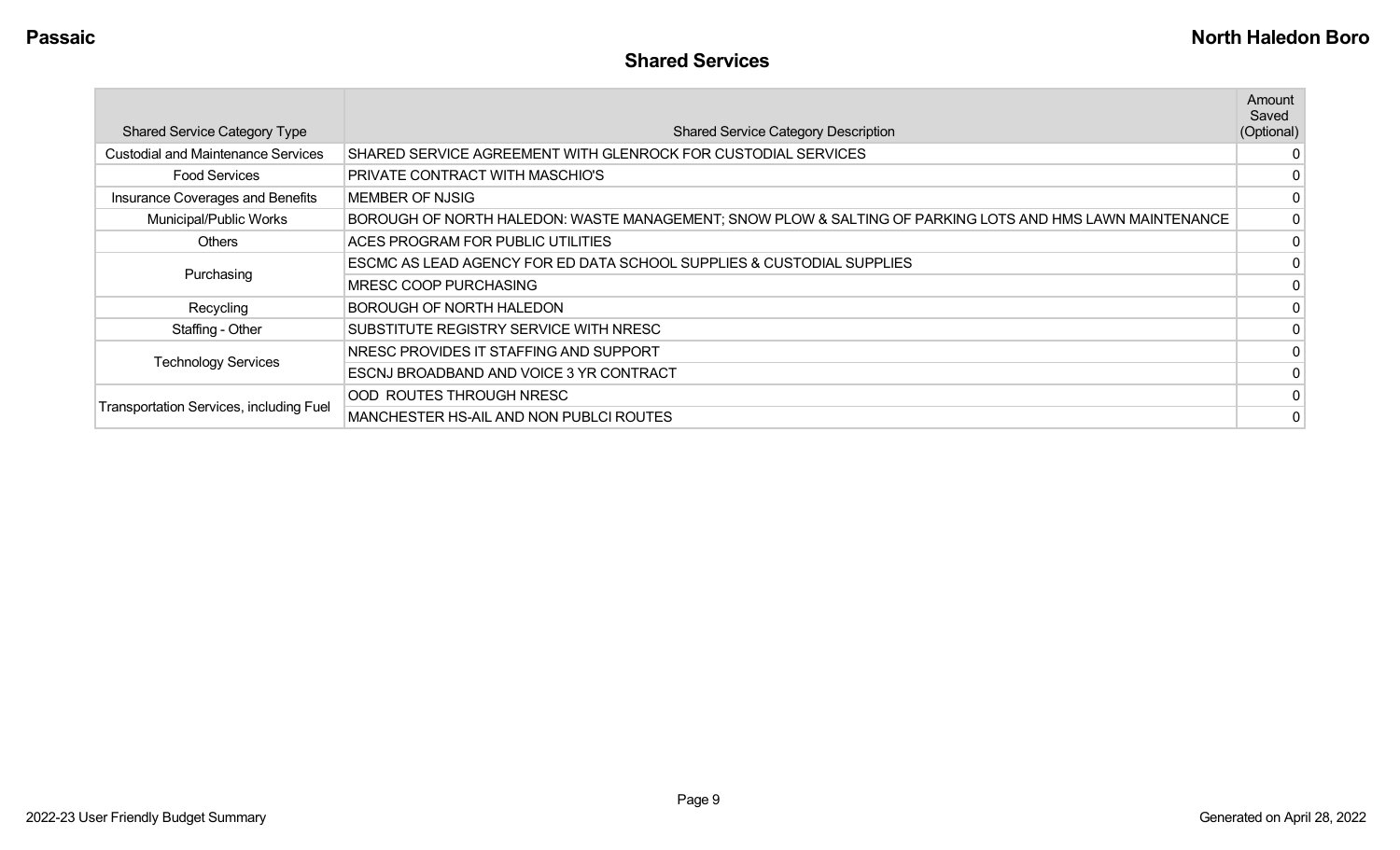#### **Estimated Tax Rates**

| Municipality  | Category                                                                                                           | Amount        |
|---------------|--------------------------------------------------------------------------------------------------------------------|---------------|
| North Haledon | (A) General Fund School Levy                                                                                       | 10,200,845    |
|               | (D) Total School Levy                                                                                              | 11,650,285    |
|               | (B) Estimated Net Taxable Valuation (as of 10/01/21)                                                               | 1,188,641,097 |
|               | (H) Estimated Equalized Valuation (as of 10/01/21)                                                                 | 1,446,211,152 |
|               | (C) Estimated 2022-23 General Fund School Tax Rate, Without Repayment of Debt or Adjustments=100x(A)/(B)           | 0.8582        |
|               | (F) Estimated 2022-23 Total School Tax Rate, With Repayment of Debt and Adjustments=100x(D)/(B)                    | 0.9801        |
|               | (I) Estimated 2022-23 Equalized General Fund School Tax Rate, Without Repayment of Debt or Adjustments=100x(A)/(H) | 0.7053        |
|               | (L) Estimated 2022-23 Equalized Total School Tax Rate, With Repayment of Debt and Adjustments=100x(D)/(H)          | 0.8056        |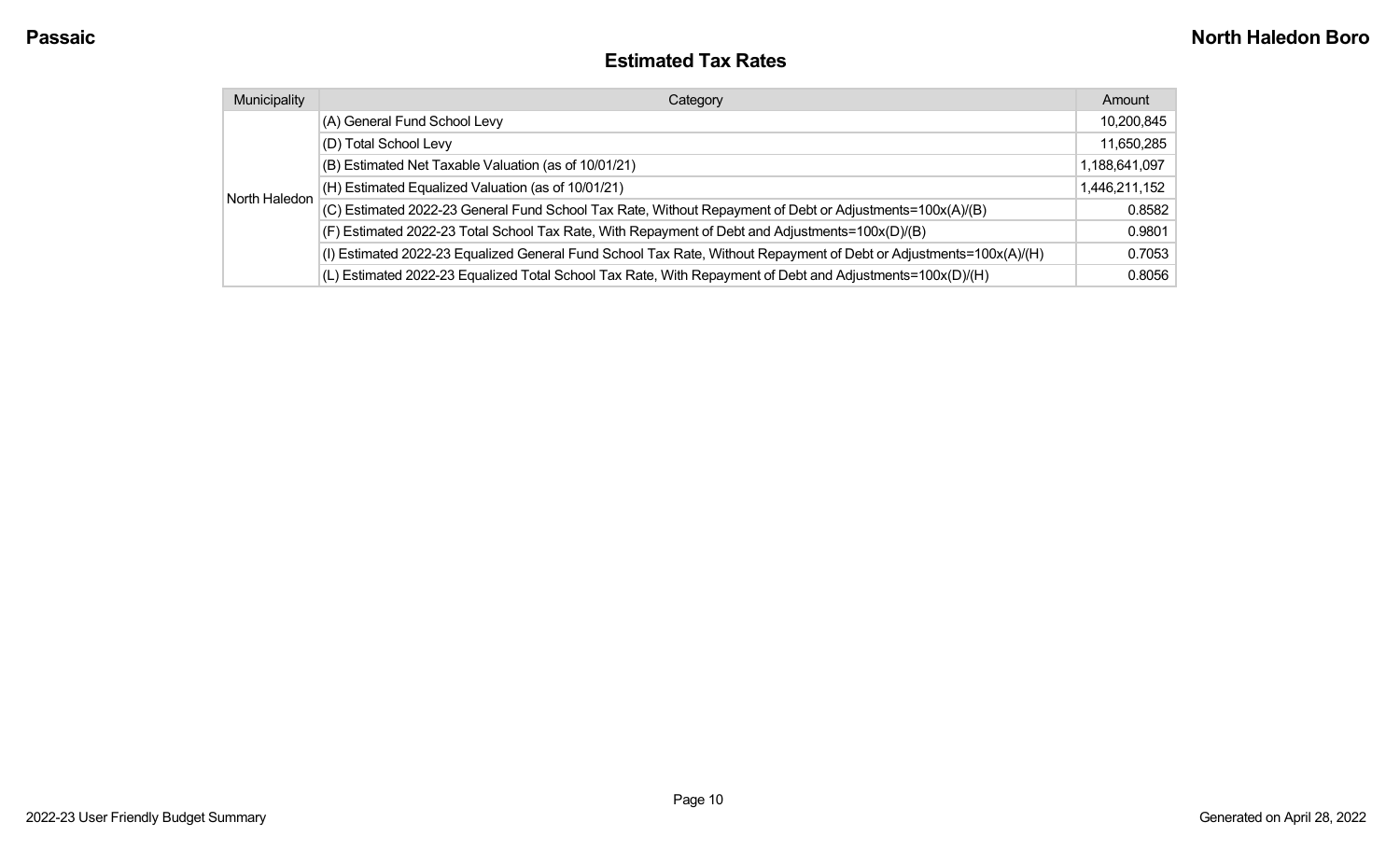| Name               | Category                                                                                  | Measure                |
|--------------------|-------------------------------------------------------------------------------------------|------------------------|
|                    | <b>Job Title</b>                                                                          | Other                  |
|                    | Job Title II                                                                              | <b>OT</b>              |
|                    | <b>Base Annual Salary Amount</b>                                                          | \$87,041               |
|                    | Full-Time Equivalent (FTE)                                                                | 0.9                    |
|                    | Shared with Another District?                                                             | N                      |
|                    | <b>Shared County</b>                                                                      | None Reported          |
|                    | <b>Shared District</b>                                                                    | None Reported          |
|                    | <b>Job Title Other District</b>                                                           | None Reported          |
|                    | Member of Collective Bargaining Unit (CBU)?                                               | N                      |
|                    | <b>Beginning Date of Contract</b>                                                         | 07/01/21               |
|                    | <b>End Date of Contract</b>                                                               | 06/30/22               |
|                    | Contracted Number of Annual Work Days                                                     | 200                    |
|                    | <b>Contracted Number of Annual Vacation Days</b>                                          | 0                      |
|                    | <b>Contracted Number of Annual Sick Days</b>                                              | 10                     |
| Andrea Finkelstein | <b>Contracted Number of Annual Personal Days</b>                                          | 4                      |
|                    | <b>Contracted Number of Annual Consulting Days</b>                                        | $\Omega$               |
|                    | Number of Other Contracted Non-Working Days                                               | 22                     |
|                    | Description of Other Contracted Non-Working Days                                          | Holidays               |
|                    | <b>Total Allowances Amount</b>                                                            | \$0                    |
|                    | <b>Total Bonuses Amount</b>                                                               | \$0                    |
|                    | <b>Total Stipends Amount</b>                                                              | \$0                    |
|                    | District Contributions Above Teacher Contract for Insurance (Health, Dental, Life, Other) | \$0                    |
|                    | District Contributions Above Teacher Contract for Retirement Plans                        | \$0                    |
|                    | <b>Total Contractual Post-Employment Benefit Amount</b>                                   | \$0                    |
|                    | Contractual Post-Employment Benefit Description of Payout of Sick days                    | PART TIME NOT ENTITLED |
|                    | Contractual Post-Employment Benefit Description of Payout of Vacation days                | PART TIME NOT ENTITLED |
|                    | Contractual Post-Employment Benefit Description of Payout of Personal days                | PART TIME NOT ENTITLED |
|                    | Contractual Post-Employment Benefit Description of Other Benefits 1                       | None Reported          |
|                    | Contractual Post-Employment Benefit Description of Other Benefits 2                       | None Reported          |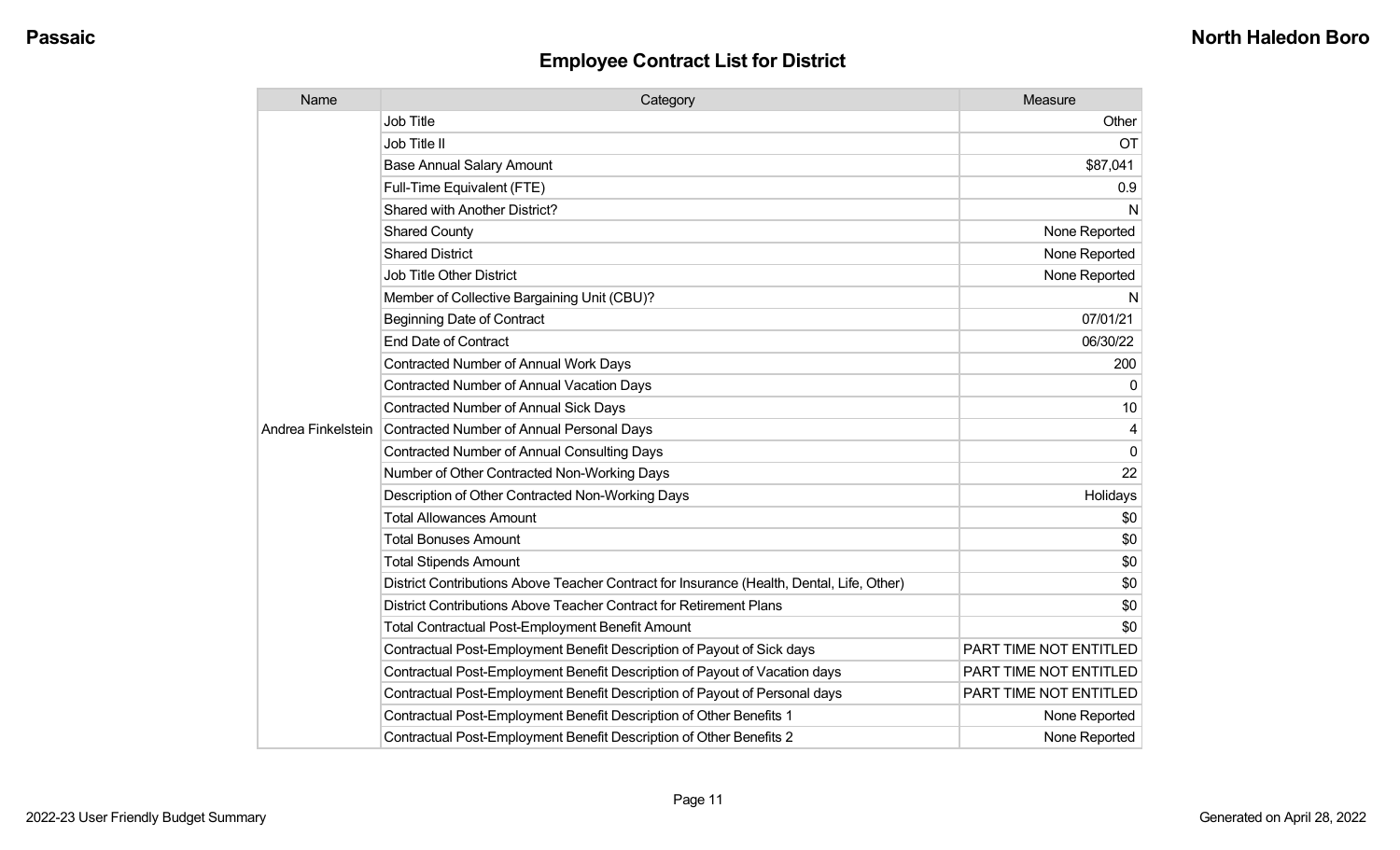| Name               | Category                                                                                 | Measure       |
|--------------------|------------------------------------------------------------------------------------------|---------------|
|                    | Contractual Post-Employment Benefit Description of Other Benefits 3                      | None Reported |
|                    | Total Other/In-Kind Remuneration Amount                                                  | \$0           |
|                    | Description of Other/In-Kind Remuneration Annual Option to Buyback Sick Time in Cash     | None Reported |
|                    | Description of Other/In-Kind Remuneration Annual Option to Buyback Vacation Time in Cash | None Reported |
|                    | Description of Other/In-Kind Remuneration Annual Option to Buyback Personal Time in Cash | None Reported |
| Andrea Finkelstein | Description of Other/In-Kind Remuneration Annual Option to Other Remuneration 1          | None Reported |
|                    | Description of Other/In-Kind Remuneration Annual Option to Other Remuneration 2          | None Reported |
|                    | Description of Other/In-Kind Remuneration Annual Option to Other Remuneration 3          | None Reported |
|                    | <b>Additional Comment 1</b>                                                              | None Reported |
|                    | <b>Additional Comment 2</b>                                                              | None Reported |
|                    | <b>Additional Comment 3</b>                                                              | None Reported |
|                    | Job Title                                                                                | Principal     |
|                    | Job Title II                                                                             | None Reported |
|                    | <b>Base Annual Salary Amount</b>                                                         | \$117,548     |
|                    | Full-Time Equivalent (FTE)                                                               | 1.0           |
|                    | Shared with Another District?                                                            |               |
|                    | <b>Shared County</b>                                                                     | None Reported |
|                    | <b>Shared District</b>                                                                   | None Reported |
|                    | Job Title Other District                                                                 | None Reported |
|                    | Member of Collective Bargaining Unit (CBU)?                                              |               |
| Antonella Lind     | <b>Beginning Date of Contract</b>                                                        | 07/01/21      |
|                    | <b>End Date of Contract</b>                                                              | 06/30/22      |
|                    | Contracted Number of Annual Work Days                                                    | 260           |
|                    | Contracted Number of Annual Vacation Days                                                | 20            |
|                    | <b>Contracted Number of Annual Sick Days</b>                                             | 12            |
|                    | Contracted Number of Annual Personal Days                                                | 4             |
|                    | <b>Contracted Number of Annual Consulting Days</b>                                       | $\mathbf 0$   |
|                    | Number of Other Contracted Non-Working Days                                              | 15            |
|                    | Description of Other Contracted Non-Working Days                                         | Holidays      |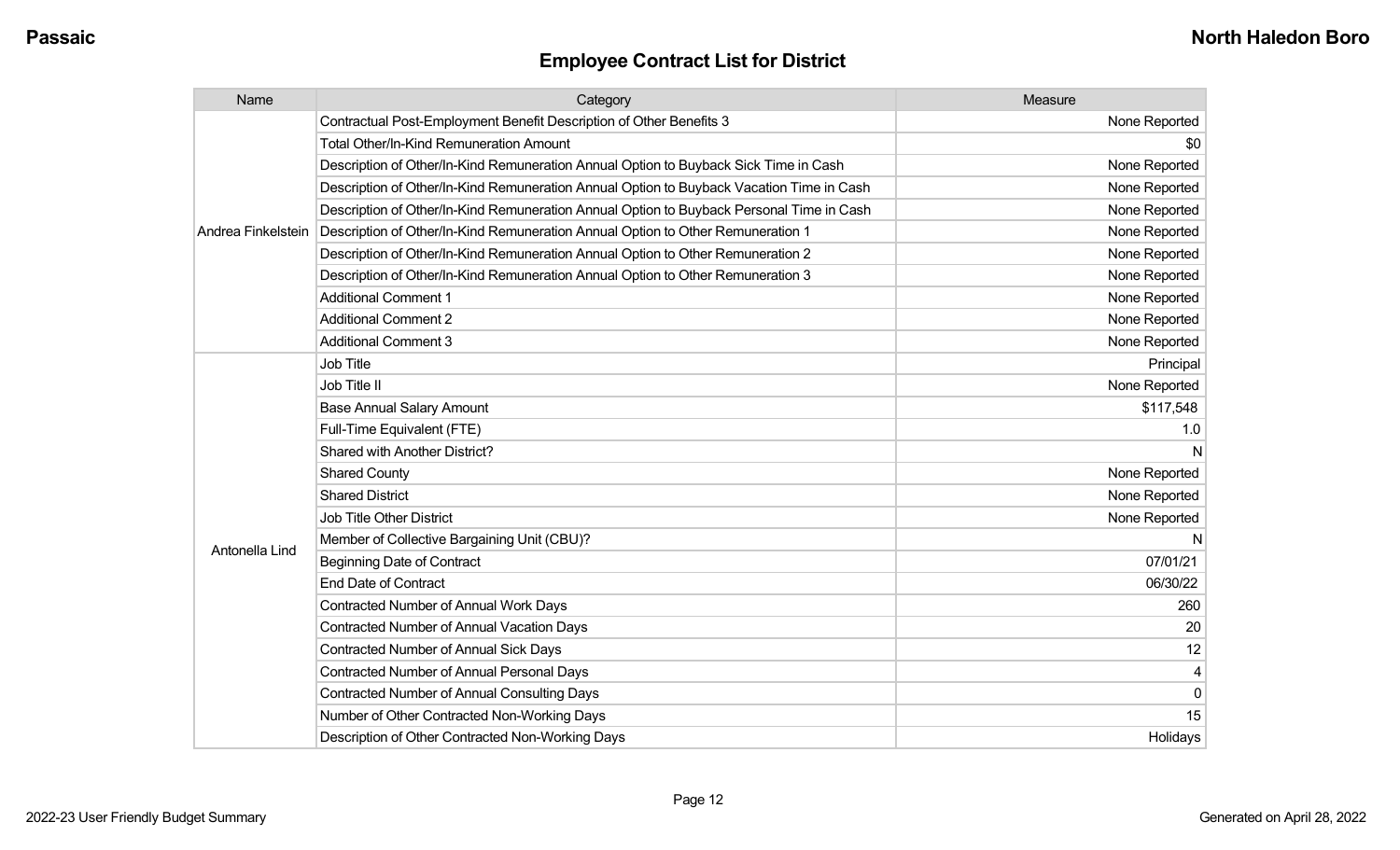| Name           | Category                                                                                  | Measure                               |
|----------------|-------------------------------------------------------------------------------------------|---------------------------------------|
|                | <b>Total Allowances Amount</b>                                                            | \$2,655                               |
|                | <b>Total Bonuses Amount</b>                                                               | \$1,175                               |
|                | <b>Total Stipends Amount</b>                                                              | \$0                                   |
|                | District Contributions Above Teacher Contract for Insurance (Health, Dental, Life, Other) | \$276                                 |
|                | District Contributions Above Teacher Contract for Retirement Plans                        | \$0                                   |
|                | <b>Total Contractual Post-Employment Benefit Amount</b>                                   | \$24,000                              |
|                | Contractual Post-Employment Benefit Description of Payout of Sick days                    | MAX ALLOWED BY CODE                   |
|                | Contractual Post-Employment Benefit Description of Payout of Vacation days                | MAX ALLOWED BY CODE                   |
|                | Contractual Post-Employment Benefit Description of Payout of Personal days                | ROLLOVER TO SICK BANK-NO ADD'L PAYOUT |
|                | Contractual Post-Employment Benefit Description of Other Benefits 1                       | None Reported                         |
| Antonella Lind | Contractual Post-Employment Benefit Description of Other Benefits 2                       | None Reported                         |
|                | Contractual Post-Employment Benefit Description of Other Benefits 3                       | None Reported                         |
|                | <b>Total Other/In-Kind Remuneration Amount</b>                                            | \$0                                   |
|                | Description of Other/In-Kind Remuneration Annual Option to Buyback Sick Time in Cash      | None Reported                         |
|                | Description of Other/In-Kind Remuneration Annual Option to Buyback Vacation Time in Cash  | None Reported                         |
|                | Description of Other/In-Kind Remuneration Annual Option to Buyback Personal Time in Cash  | None Reported                         |
|                | Description of Other/In-Kind Remuneration Annual Option to Other Remuneration 1           | None Reported                         |
|                | Description of Other/In-Kind Remuneration Annual Option to Other Remuneration 2           | None Reported                         |
|                | Description of Other/In-Kind Remuneration Annual Option to Other Remuneration 3           | None Reported                         |
|                | <b>Additional Comment 1</b>                                                               | None Reported                         |
|                | <b>Additional Comment 2</b>                                                               | None Reported                         |
|                | <b>Additional Comment 3</b>                                                               | None Reported                         |
|                | Job Title                                                                                 | <b>Business Administrator</b>         |
|                | Job Title II                                                                              | <b>Board Secretary</b>                |
|                | <b>Base Annual Salary Amount</b>                                                          | \$133,936                             |
|                | Debra Andreniuk   Full-Time Equivalent (FTE)                                              | 1.0                                   |
|                | Shared with Another District?                                                             | N                                     |
|                | <b>Shared County</b>                                                                      | None Reported                         |
|                | <b>Shared District</b>                                                                    | None Reported                         |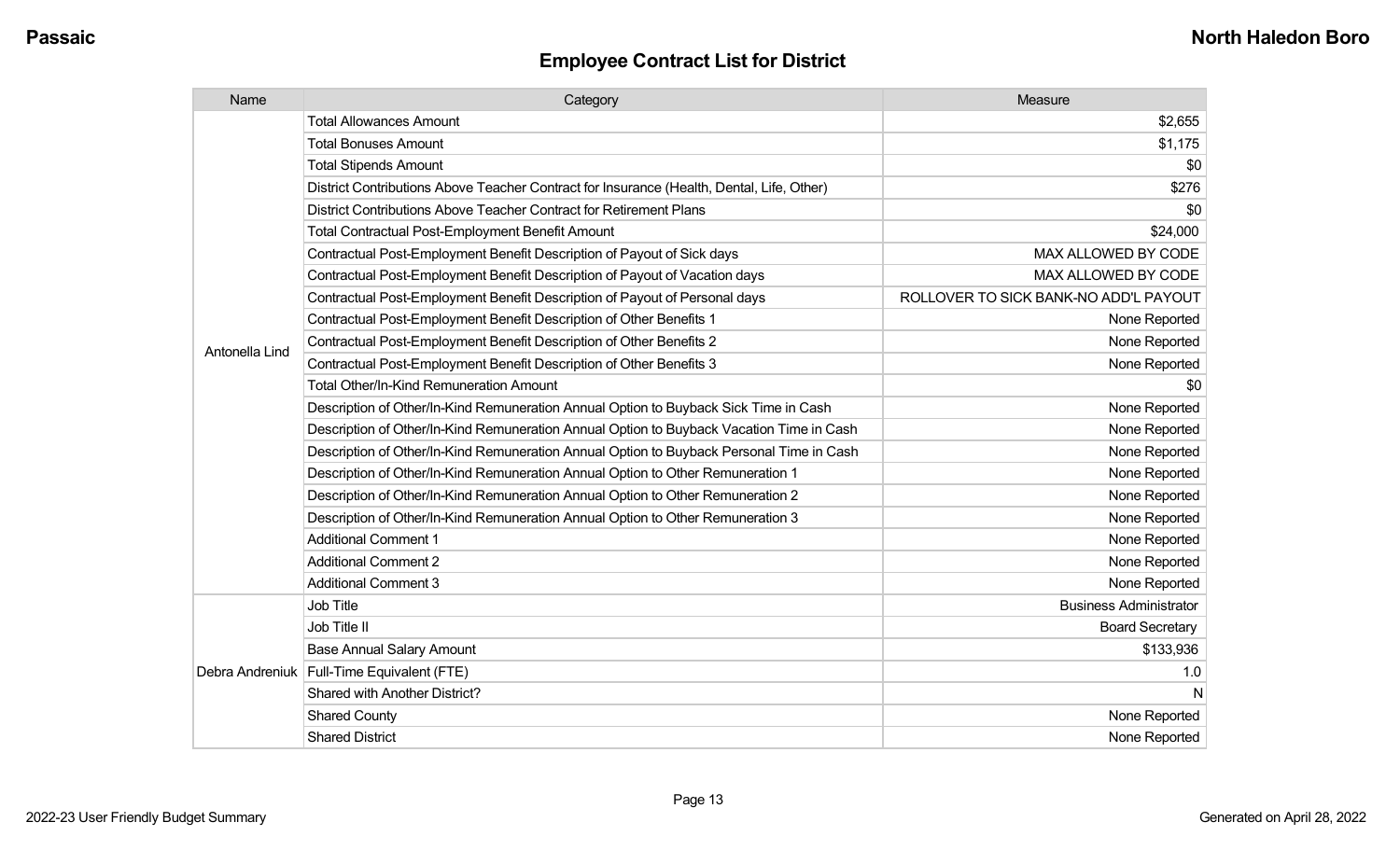| Name            | Category                                                                                  | Measure                                 |
|-----------------|-------------------------------------------------------------------------------------------|-----------------------------------------|
|                 | <b>Job Title Other District</b>                                                           | None Reported                           |
|                 | Member of Collective Bargaining Unit (CBU)?                                               | N                                       |
|                 | <b>Beginning Date of Contract</b>                                                         | 07/01/21                                |
|                 | <b>End Date of Contract</b>                                                               | 06/30/22                                |
|                 | Contracted Number of Annual Work Days                                                     | 260                                     |
|                 | <b>Contracted Number of Annual Vacation Days</b>                                          | 20                                      |
|                 | <b>Contracted Number of Annual Sick Days</b>                                              | 12                                      |
|                 | <b>Contracted Number of Annual Personal Days</b>                                          | 4                                       |
|                 | <b>Contracted Number of Annual Consulting Days</b>                                        | $\mathbf 0$                             |
|                 | Number of Other Contracted Non-Working Days                                               | 15                                      |
|                 | Description of Other Contracted Non-Working Days                                          | Holidays                                |
|                 | <b>Total Allowances Amount</b>                                                            | \$4,500                                 |
|                 | <b>Total Bonuses Amount</b>                                                               | \$7,808                                 |
|                 | <b>Total Stipends Amount</b>                                                              | \$0                                     |
| Debra Andreniuk | District Contributions Above Teacher Contract for Insurance (Health, Dental, Life, Other) | \$0                                     |
|                 | District Contributions Above Teacher Contract for Retirement Plans                        | \$0                                     |
|                 | <b>Total Contractual Post-Employment Benefit Amount</b>                                   | \$24,000                                |
|                 | Contractual Post-Employment Benefit Description of Payout of Sick days                    | MAX ALLOWED BY CODE                     |
|                 | Contractual Post-Employment Benefit Description of Payout of Vacation days                | MAX ALLOWED BY CODE                     |
|                 | Contractual Post-Employment Benefit Description of Payout of Personal days                | ROLLOVER INTO SICK BANK-NO ADD'L PAYOUT |
|                 | Contractual Post-Employment Benefit Description of Other Benefits 1                       | None Reported                           |
|                 | Contractual Post-Employment Benefit Description of Other Benefits 2                       | None Reported                           |
|                 | Contractual Post-Employment Benefit Description of Other Benefits 3                       | None Reported                           |
|                 | Total Other/In-Kind Remuneration Amount                                                   | \$0                                     |
|                 | Description of Other/In-Kind Remuneration Annual Option to Buyback Sick Time in Cash      | None Reported                           |
|                 | Description of Other/In-Kind Remuneration Annual Option to Buyback Vacation Time in Cash  | None Reported                           |
|                 | Description of Other/In-Kind Remuneration Annual Option to Buyback Personal Time in Cash  | None Reported                           |
|                 | Description of Other/In-Kind Remuneration Annual Option to Other Remuneration 1           | None Reported                           |
|                 | Description of Other/In-Kind Remuneration Annual Option to Other Remuneration 2           | None Reported                           |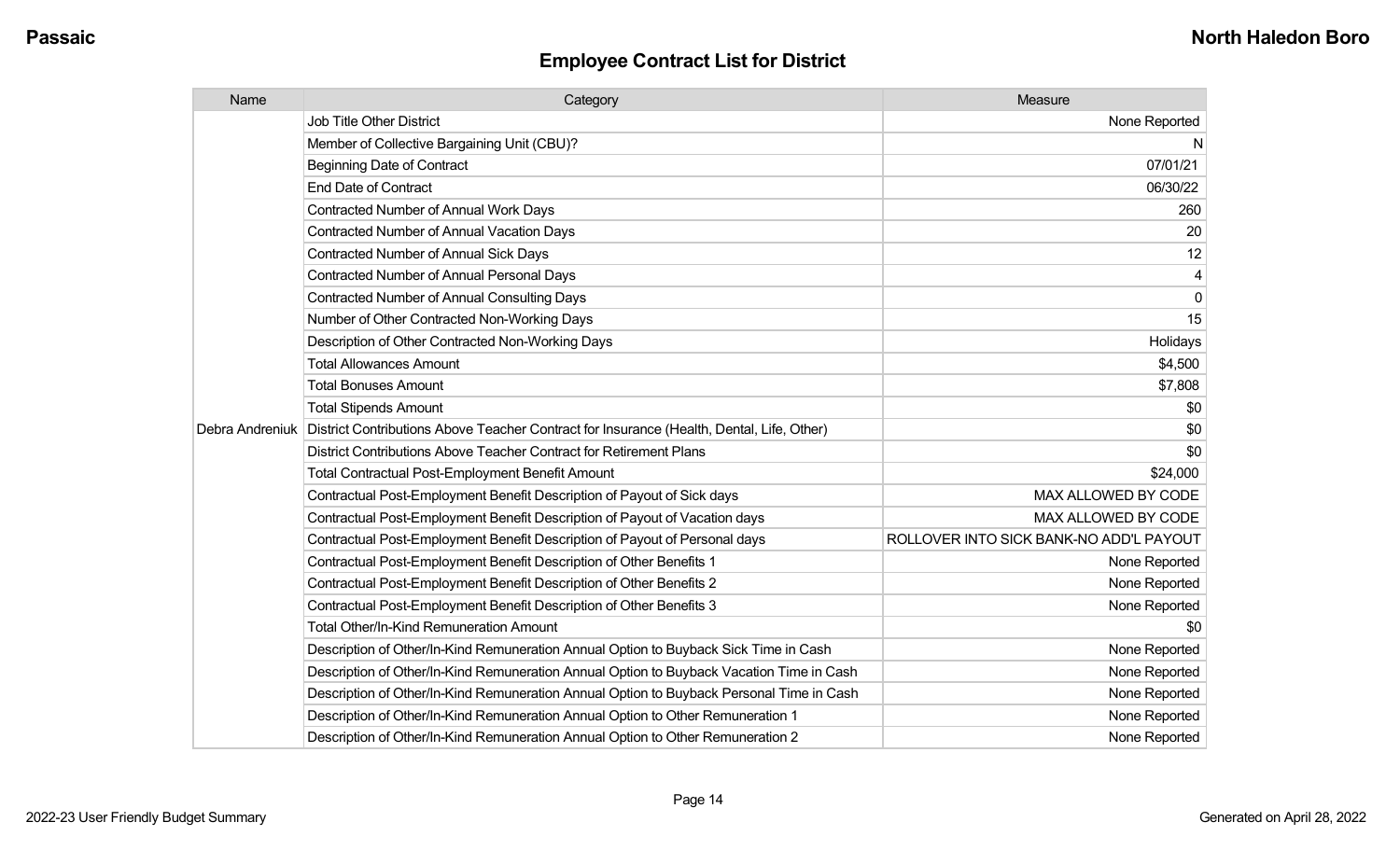| Name            | Category                                                                                  | Measure                                 |
|-----------------|-------------------------------------------------------------------------------------------|-----------------------------------------|
| Debra Andreniuk | Description of Other/In-Kind Remuneration Annual Option to Other Remuneration 3           | None Reported                           |
|                 | <b>Additional Comment 1</b>                                                               | None Reported                           |
|                 | <b>Additional Comment 2</b>                                                               | None Reported                           |
|                 | <b>Additional Comment 3</b>                                                               | None Reported                           |
|                 | <b>Job Title</b>                                                                          | Coordinator/Director/Manager/Supervisor |
|                 | Job Title II                                                                              | Instruct/Curriculum/CST                 |
|                 | <b>Base Annual Salary Amount</b>                                                          | \$110,000                               |
|                 | Full-Time Equivalent (FTE)                                                                | 1.0                                     |
|                 | Shared with Another District?                                                             | N                                       |
|                 | <b>Shared County</b>                                                                      | None Reported                           |
|                 | <b>Shared District</b>                                                                    | None Reported                           |
|                 | <b>Job Title Other District</b>                                                           | None Reported                           |
|                 | Member of Collective Bargaining Unit (CBU)?                                               | N                                       |
|                 | <b>Beginning Date of Contract</b>                                                         | 07/01/21                                |
|                 | <b>End Date of Contract</b>                                                               | 06/30/22                                |
|                 | Contracted Number of Annual Work Days                                                     | 260                                     |
| Jarlyn Veras    | <b>Contracted Number of Annual Vacation Days</b>                                          | 20                                      |
|                 | <b>Contracted Number of Annual Sick Days</b>                                              | 12                                      |
|                 | <b>Contracted Number of Annual Personal Days</b>                                          |                                         |
|                 | <b>Contracted Number of Annual Consulting Days</b>                                        | $\Omega$                                |
|                 | Number of Other Contracted Non-Working Days                                               | 15                                      |
|                 | Description of Other Contracted Non-Working Days                                          | Holidays                                |
|                 | <b>Total Allowances Amount</b>                                                            | \$1,655                                 |
|                 | <b>Total Bonuses Amount</b>                                                               | \$1,100                                 |
|                 | <b>Total Stipends Amount</b>                                                              | \$0                                     |
|                 | District Contributions Above Teacher Contract for Insurance (Health, Dental, Life, Other) | \$0                                     |
|                 | District Contributions Above Teacher Contract for Retirement Plans                        | \$0                                     |
|                 | <b>Total Contractual Post-Employment Benefit Amount</b>                                   | \$24,000                                |
|                 | Contractual Post-Employment Benefit Description of Payout of Sick days                    | MAX ALLOWED BY CODE                     |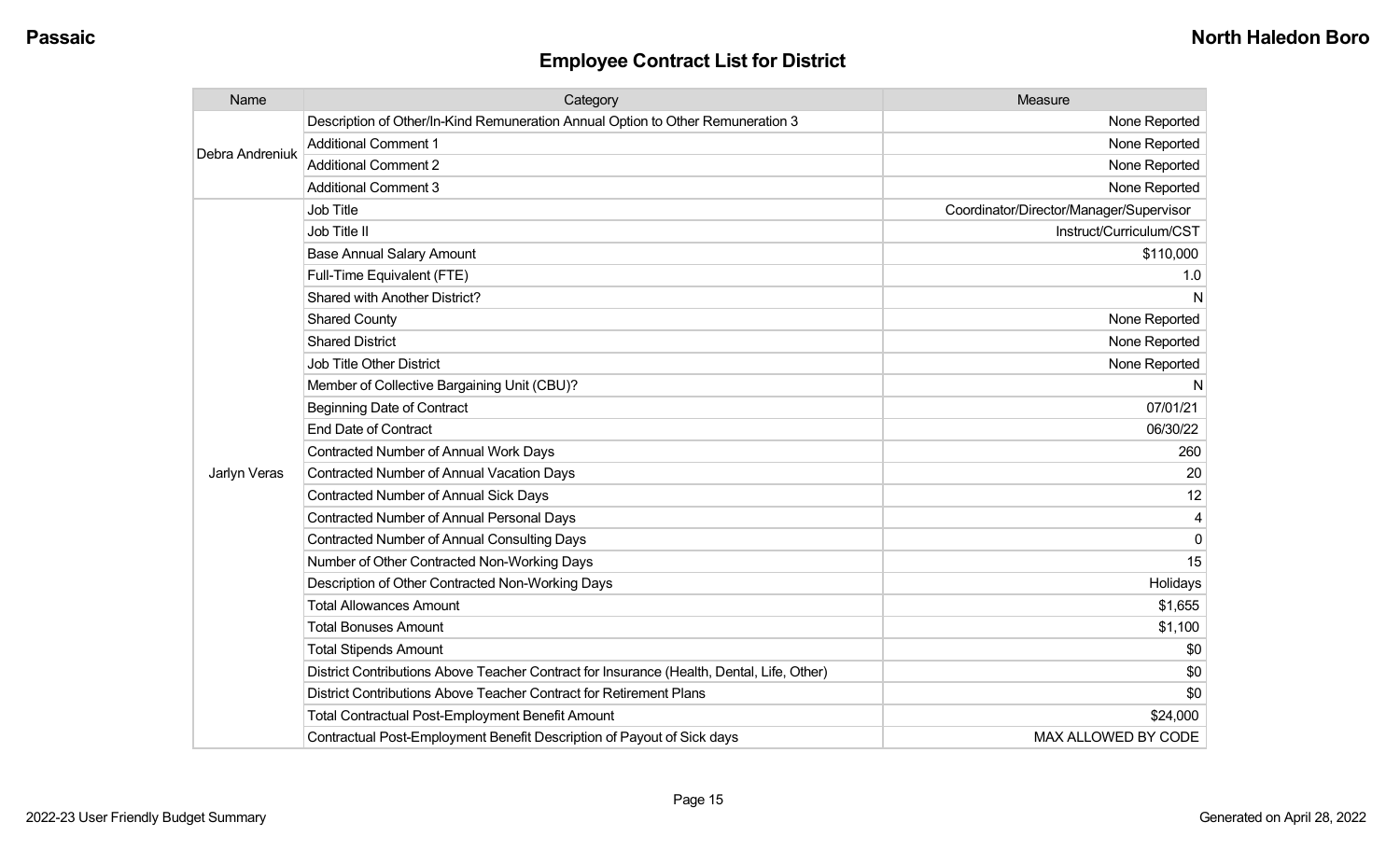| Name         | Category                                                                                 | Measure                                 |
|--------------|------------------------------------------------------------------------------------------|-----------------------------------------|
|              | Contractual Post-Employment Benefit Description of Payout of Vacation days               | MAX ALLOWED BY CODE                     |
|              | Contractual Post-Employment Benefit Description of Payout of Personal days               | ROLLOVER INTO SICK BANK-NO ADD'L PAYOUT |
|              | Contractual Post-Employment Benefit Description of Other Benefits 1                      | None Reported                           |
|              | Contractual Post-Employment Benefit Description of Other Benefits 2                      | None Reported                           |
|              | Contractual Post-Employment Benefit Description of Other Benefits 3                      | None Reported                           |
|              | <b>Total Other/In-Kind Remuneration Amount</b>                                           | \$0                                     |
|              | Description of Other/In-Kind Remuneration Annual Option to Buyback Sick Time in Cash     | None Reported                           |
| Jarlyn Veras | Description of Other/In-Kind Remuneration Annual Option to Buyback Vacation Time in Cash | None Reported                           |
|              | Description of Other/In-Kind Remuneration Annual Option to Buyback Personal Time in Cash | None Reported                           |
|              | Description of Other/In-Kind Remuneration Annual Option to Other Remuneration 1          | None Reported                           |
|              | Description of Other/In-Kind Remuneration Annual Option to Other Remuneration 2          | None Reported                           |
|              | Description of Other/In-Kind Remuneration Annual Option to Other Remuneration 3          | None Reported                           |
|              | <b>Additional Comment 1</b>                                                              | None Reported                           |
|              | <b>Additional Comment 2</b>                                                              | None Reported                           |
|              | <b>Additional Comment 3</b>                                                              | None Reported                           |
|              | Job Title                                                                                | Principal                               |
|              | Job Title II                                                                             | None Reported                           |
|              | <b>Base Annual Salary Amount</b>                                                         | \$131,954                               |
|              | Full-Time Equivalent (FTE)                                                               | 1.0                                     |
|              | <b>Shared with Another District?</b>                                                     | N                                       |
|              | <b>Shared County</b>                                                                     | None Reported                           |
| Melissa Tait | <b>Shared District</b>                                                                   | None Reported                           |
|              | <b>Job Title Other District</b>                                                          | None Reported                           |
|              | Member of Collective Bargaining Unit (CBU)?                                              | N                                       |
|              | <b>Beginning Date of Contract</b>                                                        | 07/01/21                                |
|              | <b>End Date of Contract</b>                                                              | 06/30/22                                |
|              | Contracted Number of Annual Work Days                                                    | 260                                     |
|              | <b>Contracted Number of Annual Vacation Days</b>                                         | 20                                      |
|              | <b>Contracted Number of Annual Sick Days</b>                                             | 12                                      |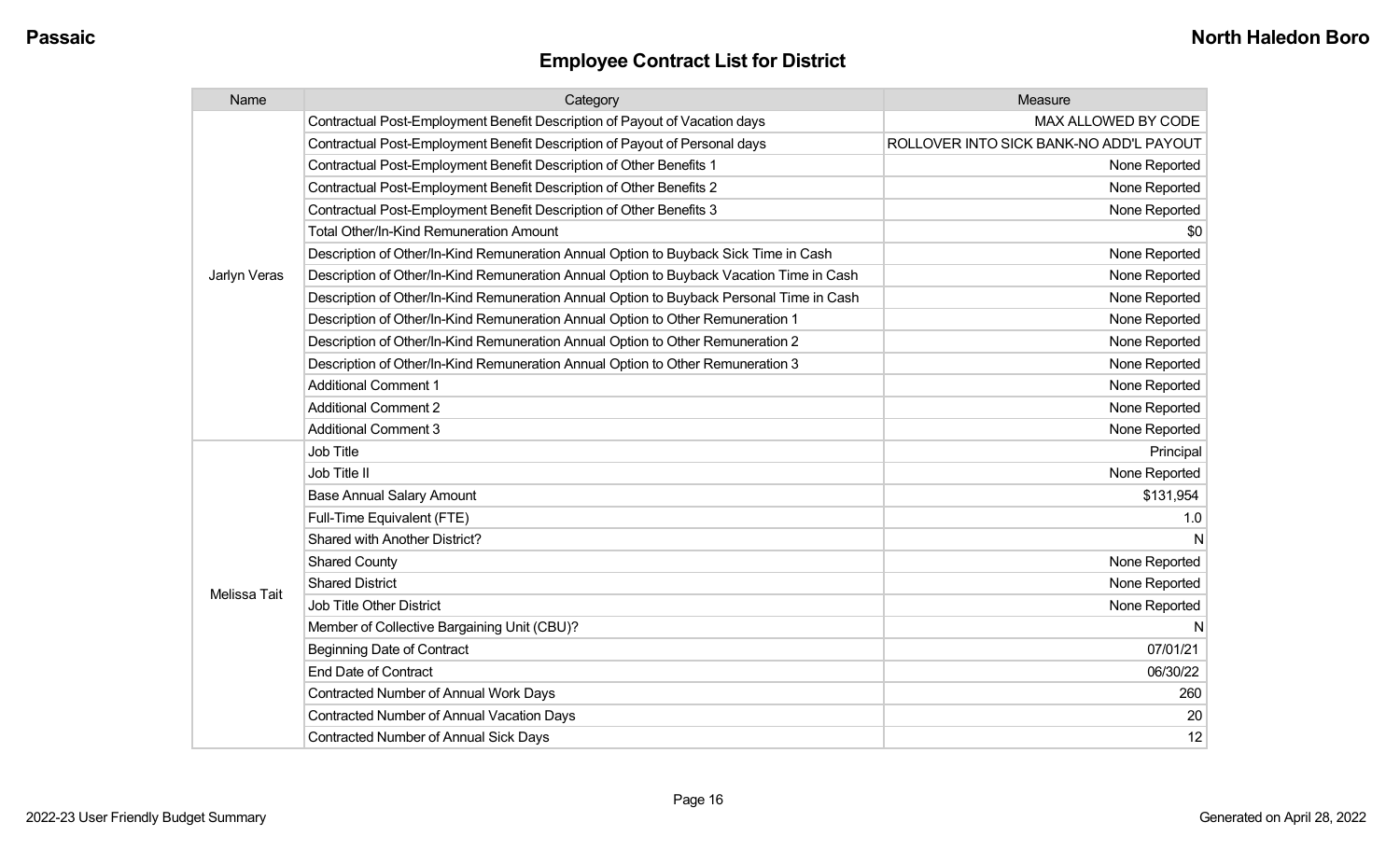| Name         | Category                                                                                  | Measure                                 |
|--------------|-------------------------------------------------------------------------------------------|-----------------------------------------|
|              | <b>Contracted Number of Annual Personal Days</b>                                          | $\overline{4}$                          |
|              | <b>Contracted Number of Annual Consulting Days</b>                                        | $\overline{0}$                          |
|              | Number of Other Contracted Non-Working Days                                               | 15                                      |
|              | Description of Other Contracted Non-Working Days                                          | Holidays                                |
|              | <b>Total Allowances Amount</b>                                                            | \$2,730                                 |
|              | <b>Total Bonuses Amount</b>                                                               | \$1,319                                 |
|              | <b>Total Stipends Amount</b>                                                              | \$0                                     |
|              | District Contributions Above Teacher Contract for Insurance (Health, Dental, Life, Other) | \$276                                   |
|              | District Contributions Above Teacher Contract for Retirement Plans                        | \$0                                     |
|              | <b>Total Contractual Post-Employment Benefit Amount</b>                                   | \$24,000                                |
|              | Contractual Post-Employment Benefit Description of Payout of Sick days                    | MAX ALLOWED BY CODE                     |
|              | Contractual Post-Employment Benefit Description of Payout of Vacation days                | MAX ALLOWED BY CODE                     |
|              | Contractual Post-Employment Benefit Description of Payout of Personal days                | ROLLOVER INTO SICK BANK-NO ADD'L PAYOUT |
| Melissa Tait | Contractual Post-Employment Benefit Description of Other Benefits 1                       | None Reported                           |
|              | Contractual Post-Employment Benefit Description of Other Benefits 2                       | None Reported                           |
|              | Contractual Post-Employment Benefit Description of Other Benefits 3                       | None Reported                           |
|              | <b>Total Other/In-Kind Remuneration Amount</b>                                            | \$0                                     |
|              | Description of Other/In-Kind Remuneration Annual Option to Buyback Sick Time in Cash      | None Reported                           |
|              | Description of Other/In-Kind Remuneration Annual Option to Buyback Vacation Time in Cash  | None Reported                           |
|              | Description of Other/In-Kind Remuneration Annual Option to Buyback Personal Time in Cash  | None Reported                           |
|              | Description of Other/In-Kind Remuneration Annual Option to Other Remuneration 1           | None Reported                           |
|              | Description of Other/In-Kind Remuneration Annual Option to Other Remuneration 2           | None Reported                           |
|              | Description of Other/In-Kind Remuneration Annual Option to Other Remuneration 3           | None Reported                           |
|              | <b>Additional Comment 1</b>                                                               | None Reported                           |
|              | <b>Additional Comment 2</b>                                                               | None Reported                           |
|              | <b>Additional Comment 3</b>                                                               | None Reported                           |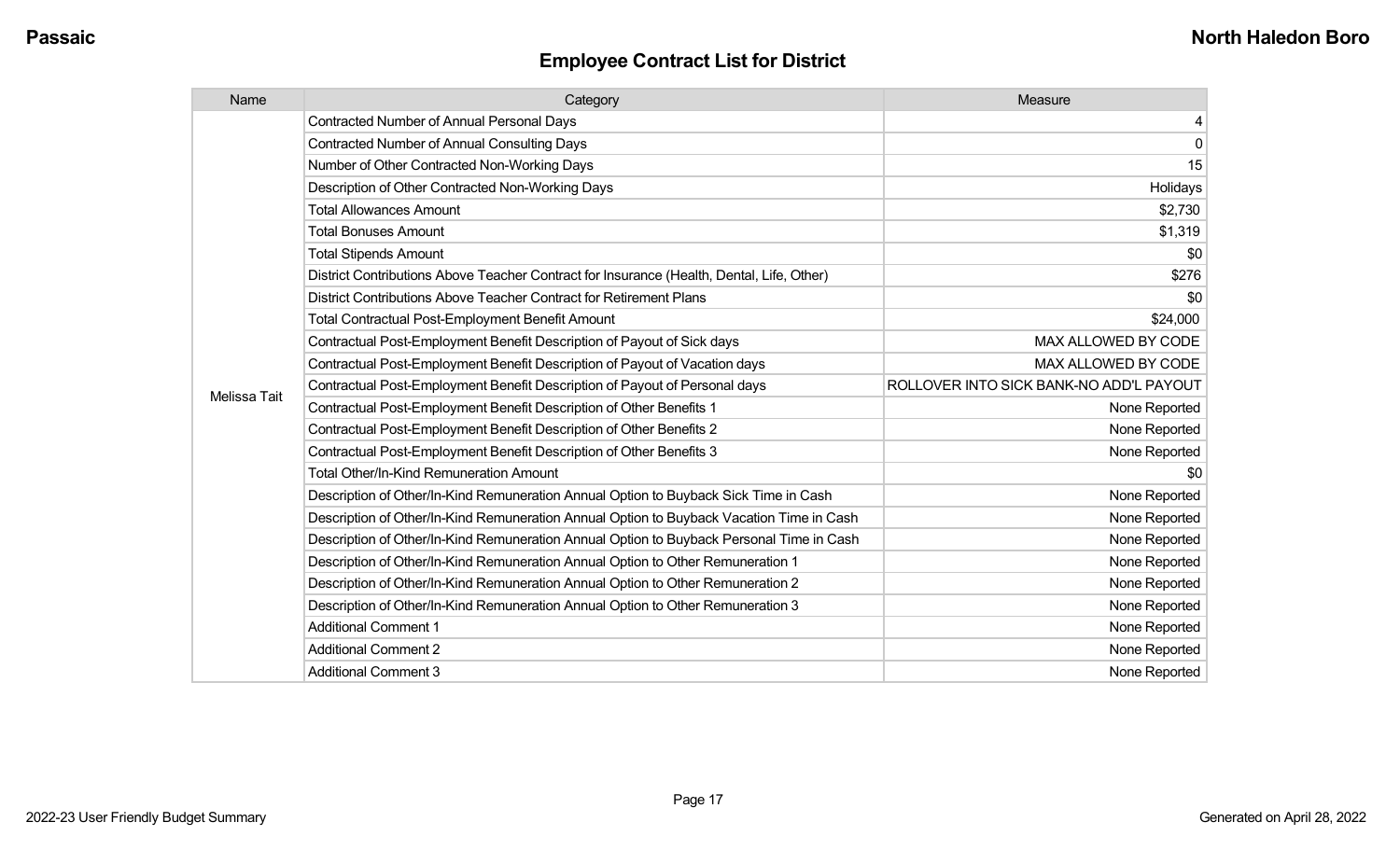| Name             | Category                                                                                  | Measure                                 |
|------------------|-------------------------------------------------------------------------------------------|-----------------------------------------|
|                  | Job Title                                                                                 | Superintendent                          |
|                  | Job Title II                                                                              | None Reported                           |
|                  | <b>Base Annual Salary Amount</b>                                                          | \$173,400                               |
|                  | Full-Time Equivalent (FTE)                                                                | 1.0                                     |
|                  | Shared with Another District?                                                             | N                                       |
|                  | <b>Shared County</b>                                                                      | None Reported                           |
|                  | <b>Shared District</b>                                                                    | None Reported                           |
|                  | Job Title Other District                                                                  | None Reported                           |
|                  | Member of Collective Bargaining Unit (CBU)?                                               | N                                       |
|                  | <b>Beginning Date of Contract</b>                                                         | 07/01/20                                |
|                  | <b>End Date of Contract</b>                                                               | 06/30/23                                |
|                  | <b>Contracted Number of Annual Work Days</b>                                              | 260                                     |
|                  | Contracted Number of Annual Vacation Days                                                 | 20                                      |
|                  | Contracted Number of Annual Sick Days                                                     | 12                                      |
| Nicholas Coffaro | <b>Contracted Number of Annual Personal Days</b>                                          | 4                                       |
|                  | <b>Contracted Number of Annual Consulting Days</b>                                        | $\Omega$                                |
|                  | Number of Other Contracted Non-Working Days                                               | 15                                      |
|                  | Description of Other Contracted Non-Working Days                                          | Holidays                                |
|                  | <b>Total Allowances Amount</b>                                                            | \$7,500                                 |
|                  | <b>Total Bonuses Amount</b>                                                               | \$0                                     |
|                  | <b>Total Stipends Amount</b>                                                              | \$0                                     |
|                  | District Contributions Above Teacher Contract for Insurance (Health, Dental, Life, Other) | \$276                                   |
|                  | District Contributions Above Teacher Contract for Retirement Plans                        | \$0                                     |
|                  | <b>Total Contractual Post-Employment Benefit Amount</b>                                   | \$41,677                                |
|                  | Contractual Post-Employment Benefit Description of Payout of Sick days                    | MAX ALLOWED BY CODE                     |
|                  | Contractual Post-Employment Benefit Description of Payout of Vacation days                | MAX OF 40 DAYS PER CONTRACT             |
|                  | Contractual Post-Employment Benefit Description of Payout of Personal days                | ROLLOVER INTO SICK BANK-NO ADD'L PAYOUT |
|                  | Contractual Post-Employment Benefit Description of Other Benefits 1                       | None Reported                           |
|                  | Contractual Post-Employment Benefit Description of Other Benefits 2                       | None Reported                           |